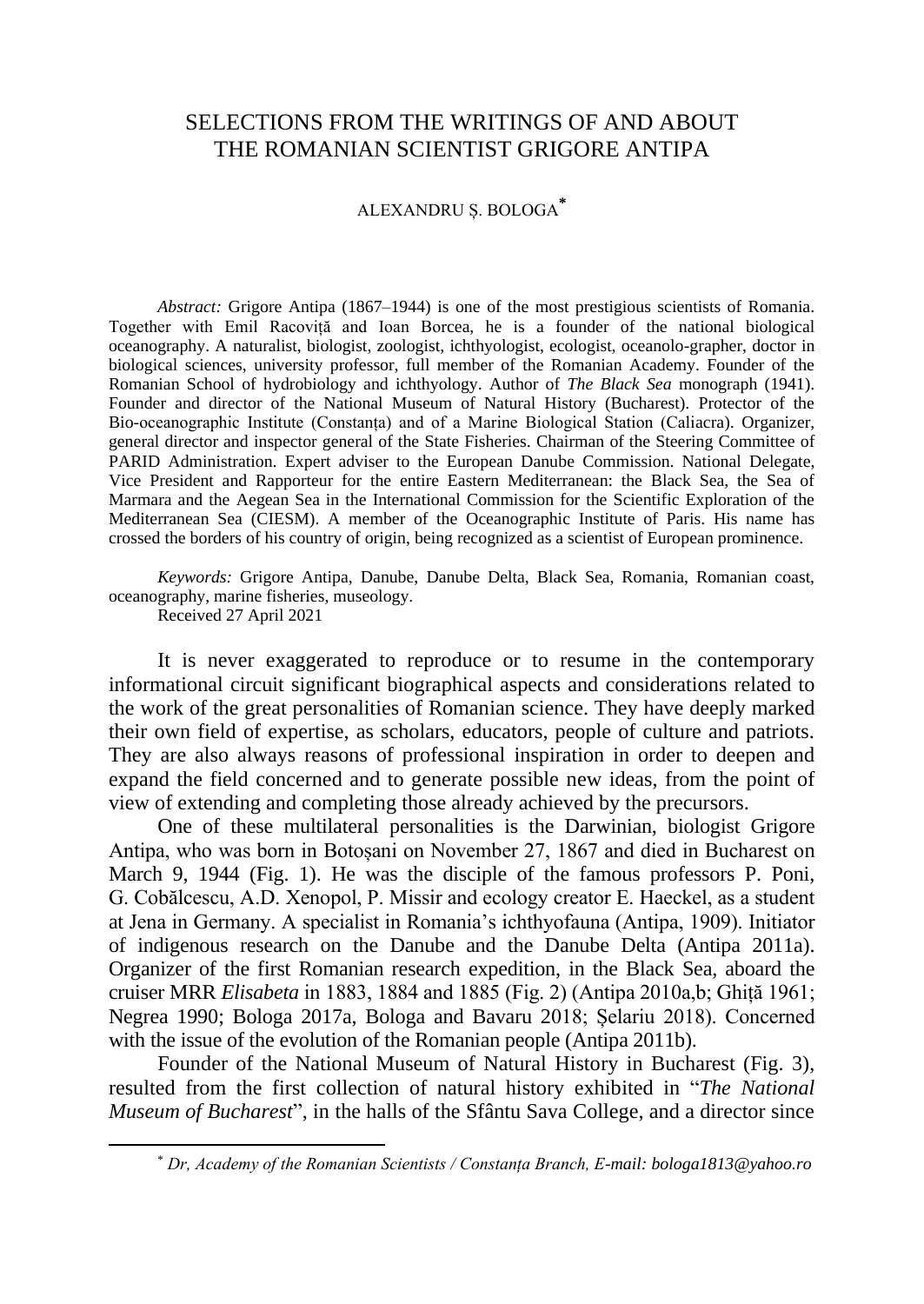1983, for a number of 53 years, and of the Bio-oceanographic Institute in Constanța in 1932 (Fig. 4), turned into the Fisheries Research Station "Dr. Grigore Antipa" (after 1945) and a component of the National Institute for Marine Research (Fig. 5) between 1970–1989, of the Cape Caliacra Marine Biological Station in the Quadrilateral lost to Bulgaria in 1940 (Fig. 6), of the National Museum of Natural History, named after him (1934), organizer, general director and inspector general of the State Fisheries, chairman of the Steering Committee of the PARID Administration, full member of the Romanian Academy (1910), a member of the Oceanographic Institute of Paris, the second national delegate to the International Commission for the Scientific Exploration of the Mediterranean Sea (CIESM) after the official accession of Romania represented by scientist Emil Racoviță (1925), between 1926–1944, rapporteur of the Commission for the Black Sea (1927) and later for the whole Eastern Mediterranean, the Sea of Marmara and the Aegean Sea (1928), an expert advisor to the European Danube Commission, author of the Black Sea monograph (1941), creator of the "diorama" concept.



Fig. 1 Grigore Antipa (1938)



Fig. 2 The *Elisabeta* Royal Romanian Navy Cruiser



Fig. 3 The National Museum of Natural History, Bucarest (1900)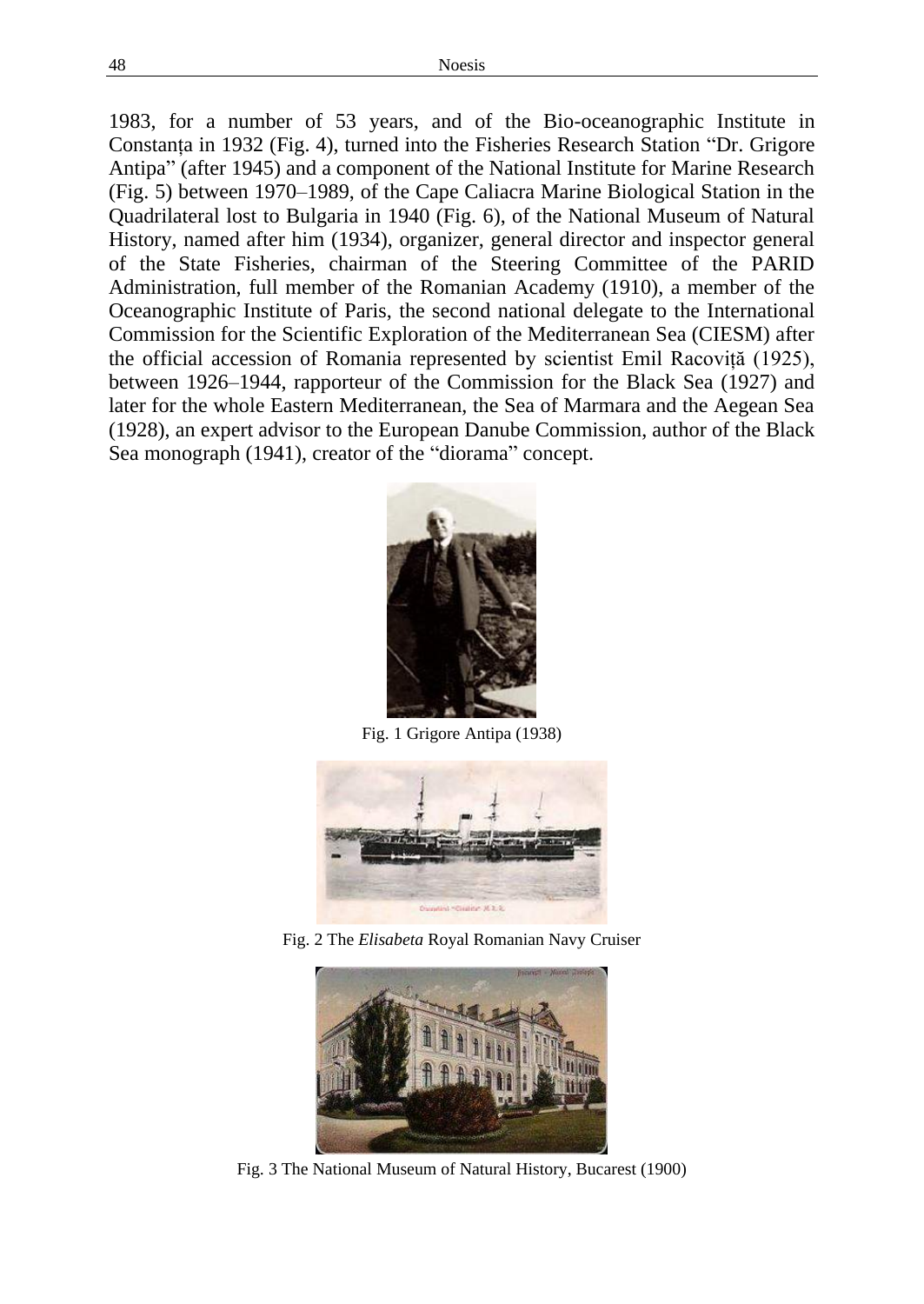

Fig. 4 The Bio-oceanographic Institute, Constanța (1932)



Fig. 5 The Romanian Marine Research Institute (1970–1979), nowadays the "Grigore Antipa" National Institute for Marine Research and Development Constanța



Fig. 6 The former marine biological station of Caliacra, currently in ruins.

\*

The monograph *The Black Sea. Vol. I Oceanography, Bionomy and General Biology of the Black Sea,* published in 1941 (Fig. 7), is one of the most lively testimonies, in addition to the entire activity and scientific work, prodigious and original, of scientist Grigore Antipa. The work has maintained its scientific value and presentness, in the context of the pronounced anthropic aggression of this marine environment, during the last decades, with the regrettable corollary of the imbalance of the Pontic ecosystem at present (Antipa 2010a,b).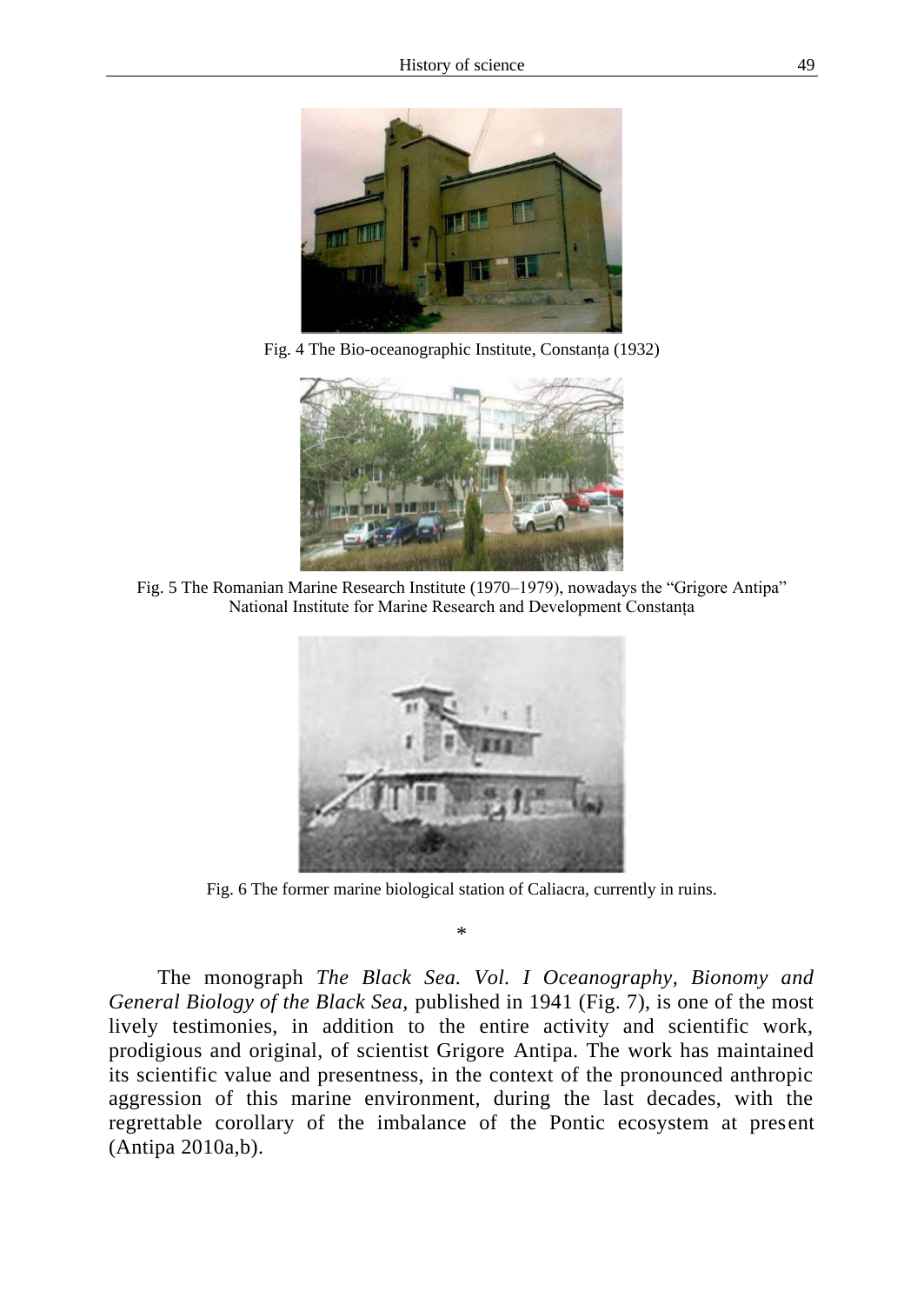

Fig. 7 The cover of the monograph *The Black Sea,* by Grigore Antipa, 1941 (new anastatic edition, 2010)

This monographic work, unfortunately unfollowed by a second volume, com-prises the following chapters:

Preface

Introduction

Part I – General issues

- Chapter I. THE ORIGIN AND GEOLOGICAL EVOLUTION OF THE BLACK SEA AND THE PROVENANCE OF ITS POPULATION
- Chapter II. THE SPECIAL PROBLEMS OF THE BIONOMY AND BIOLOGY OF THE BLACK SEA, WITH ITS RESEARCH PROGRAMME
- Part II Physiology, hydrography and hydrology of the Black Sea and its bionomy
- Chapter I. THE PHYSICAL STRUCTURE OF THE BLACK SEA Subchapter. A) *The Black Sea Basin, its conformation, relief, constitution and composition* Subchapter. B) *The hydrography and hydrology of the Black Sea*
- Chapter II. THE BLACK SEA AS A LIVING ENVIRONMENT. ITS ECOLOGY AND BIONOMY
	- Subchapter A) *The aphotic zone or the deep layer of the sea*
	- Subchapter B) *The photic zone or the surface layer of the sea*
	- Subchapter C) *The general balance of the advantages and disadvantages presented by the Black Sea as a habitat and the bionomic bases of its productivity*
- Part III *Population and general biology of the Black Sea*
- Chapter. I. THE POPULATION OF THE BLACK SEA

Subchapter. A) *The origin of the population and its variations in relation to the different phases of the evolution of the sea*  Subchapter. B) *The colonization of the Black Sea. The factors that determined the selection of the species and the composition of its population*  Subchapter. C) *The analysis and classification of the Black Sea population from the point of view of the ecological characteristics of the species*

Chapter II. THE EFFECTS OF THE BIONOMIC CONDITIONS OF THE PHYSICAL ENVIRONMENT ON THE QUALITATIVE AND QUANTITATIVE COMPOSITION OF THE POPULATION AND THE MECHANISM OF ITS SELECTION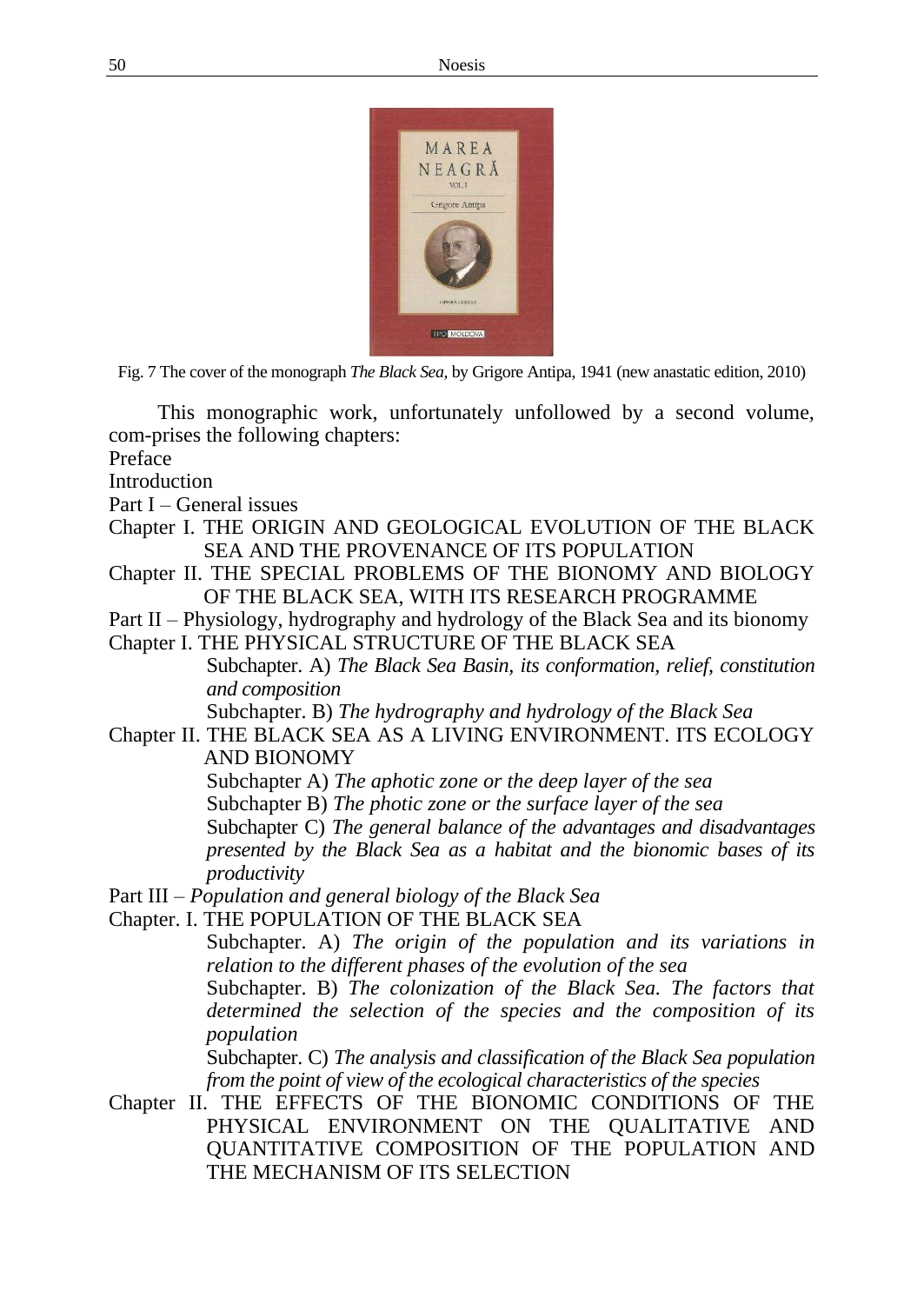| Chapter III. THE DISTRIBUTION OF THE BLACK SEA POPULATION IN                                         |
|------------------------------------------------------------------------------------------------------|
| <b>RELATION</b><br><b>VARIATIONS</b><br>OF<br><b>THE</b><br><b>TO</b><br><b>THE</b><br><b>LIVING</b> |
| ENVIRONMENT AND ITS REGULATORS                                                                       |
| Subchapter. A) The geographic distribution of the population (Black                                  |
| Sea Biogeography)                                                                                    |
| Subchapter. B) Chorological distribution of the population (Chorology                                |
| of the Black Sea)                                                                                    |
| Chapter IV. CLASSIFICATION OF THE BIOTOPE TYPES IN THE BLACK                                         |
| SEA, WITH ITS ZONES, FACIES AND FORMATIONS                                                           |
| A) The anaerobiotic zone                                                                             |
| B) The photic or aerobiotic zone                                                                     |
| Subchapter. I. Pelagos                                                                               |
| Subchapter. II. The benthos or the bottom of the sea                                                 |
| Chapter V. THE BLACK SEA VEGETATION, ITS BIOLOGICAL IMPORTANCE,                                      |
| ITS COMPOSITION AND DISTRIBUTION OF BENTHOS                                                          |
| Subchapter A) The distribution of vegetation on the continental shelf                                |
| Chapter VI. AN OVERVIEW OF THE BLACK SEA FAUNA                                                       |
| Chapter VII. THE DISTRIBUTION OF FAUNA BY FACIES AND BIOTOPES                                        |
| Subchapter. A) The biology of rocky bottoms ("Psephites")                                            |
| Subchapter. B) The biology of sand bottoms ("Psammite")                                              |
| Subchapter. C) Clay or mud bottoms ("Pelite")                                                        |
| Chapter VIII. THE BIOSOCIAL AND BIOECONOMIC STRUCTURE OF THE                                         |
| POPULATION OF THE BLACK SEA AND THE ORGANIZA TION                                                    |
| OF ITS COLLECTIVE LIFE                                                                               |
| Subchapter. A) Facies, Biotope, Biocoenosis                                                          |
| Subchapter. B) Biocoenoses, their role in organizing the mechanism of                                |
| collective vital activity in the waters of the Black Sea and the structure                           |
| of its population                                                                                    |
| Subchapter. C) The general vital activity of the entire Black Sea                                    |
| Holobios. Its goals and methods                                                                      |
| A few conclusions.                                                                                   |
| $^{\ast}$                                                                                            |
|                                                                                                      |

In the book written in his honour, Ștefan Negrea quotes Grigore Antipa among others: "The Danube will keep us in contact with the civilized peoples and will open the way to the ocean, for the exchange of the products of the country and the people's work with the products of the most distant countries. It guarantees the future and progress. It also offers us a series of natural gifts: a rich source of humidity for the agriculture, a source of electricity for the industry, fisheries of unique wealth, pastures and meadows." (Negrea 1990).

Among the first scientific pursuits of Antipa were the knowledge of the biological bases and the mechanism of fish production in the Lower Danube (Antipa, 1928): *Unter allen denjenigen Gewässerarten, welche als die grössten narürlichen Fischpro-duktionsquellen betrachtet werden, stehen gewiss die Unterläufe der grossen*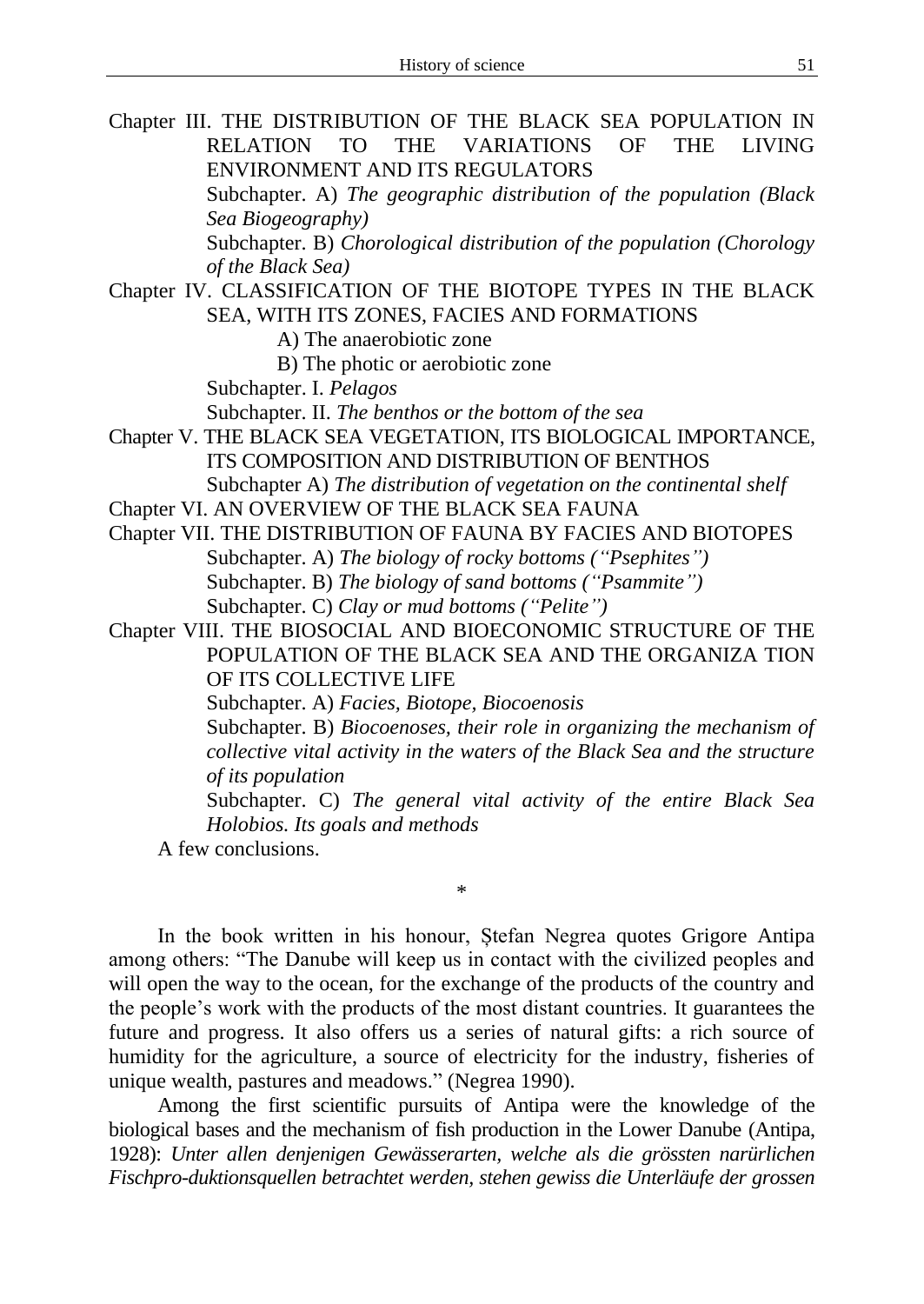*Flüsse mit ihren Lagunen und seenreichen Mündungsgebieten in den allersersten Reihen. Die Bedeutung dieser Süss- und Brackwasserfischereien ist nicht nur vom vollkswirt-schaftlichen – d. h. als wichtiger Zweig der nationalen Produktion der betreffenden Län-dern – sondern auch vom sozialen Standpunkt aus – als alleinige Erwerbsmöglichkeit einer zahlreichen Bevölkerung – sehr hoch zu schätzen. Die Auffindung der Mittel zur Erhaltung, Hebung und Steigerung der natürlichen Produktion dieser Gewässer bildet also eine der wichtigsten Aufgaben der betreffenden Staaten.* 

Antipa observes the decrease in fishing wealth and deals with the causes: overfishing, intensification of naval traffic, water pollution, etc. Although adequate legal measures have also been taken: the introduction of prohibition periods, minimum fishing quotas, protected areas for migratory fish, fry (alevin) and so on, these are palliative solutions. He seeks the true cause of this constant decline in the natural fish fund, as only its knowledge can lead to confronting it by taking appropriate measures.

He draws attention to the erroneous and misleading conception on the mechanism of fish production in large rivers.

He explains the hydrographic and biological bases of the fish production process in the Lower Danube waters and the role played by the individual areas within the total production, he draws the biologists' attention to the particular biological conditions of this river basin and to the scientific bases of rational water management, while hoping to stimulate the theoretical and practical solution to one of the most important questions of applied biopotamology and fisheries science.

He starts from considerations dating from the beginning of the research on fishing in the Danube and the means of increasing production, in 1892. The biology of the fish in here is determined not only by the internal life requirements specific to each species, but also in particular by several external factors which constitute, influence and condition the special vital environment. Thus, it is largely a product of the special natural conditions of existence in these waters. He gives one example, the carp, the main species, which has become a migratory fish in here.

The research methodically targeted the following directions:

1. The fish fauna of the entire Lower Danube area,

- 2. The biology of the main species and especially of the migratory species,
- 3. The natural physical conditions,
- 4. The biological relations,

5. The mechanism of fish production.

The results of faunal, hydrographic and biological research, as well as of the fishing methods based on behavioral habits, obtained in almost 35 years, were published in a series of 35 monographs (Antipa, 1928).

The following are treated in turn:

I. The types of Lower Danube waters and their biological relations,

II. The fish production

a) Production goals,

b) The importance of flood for production,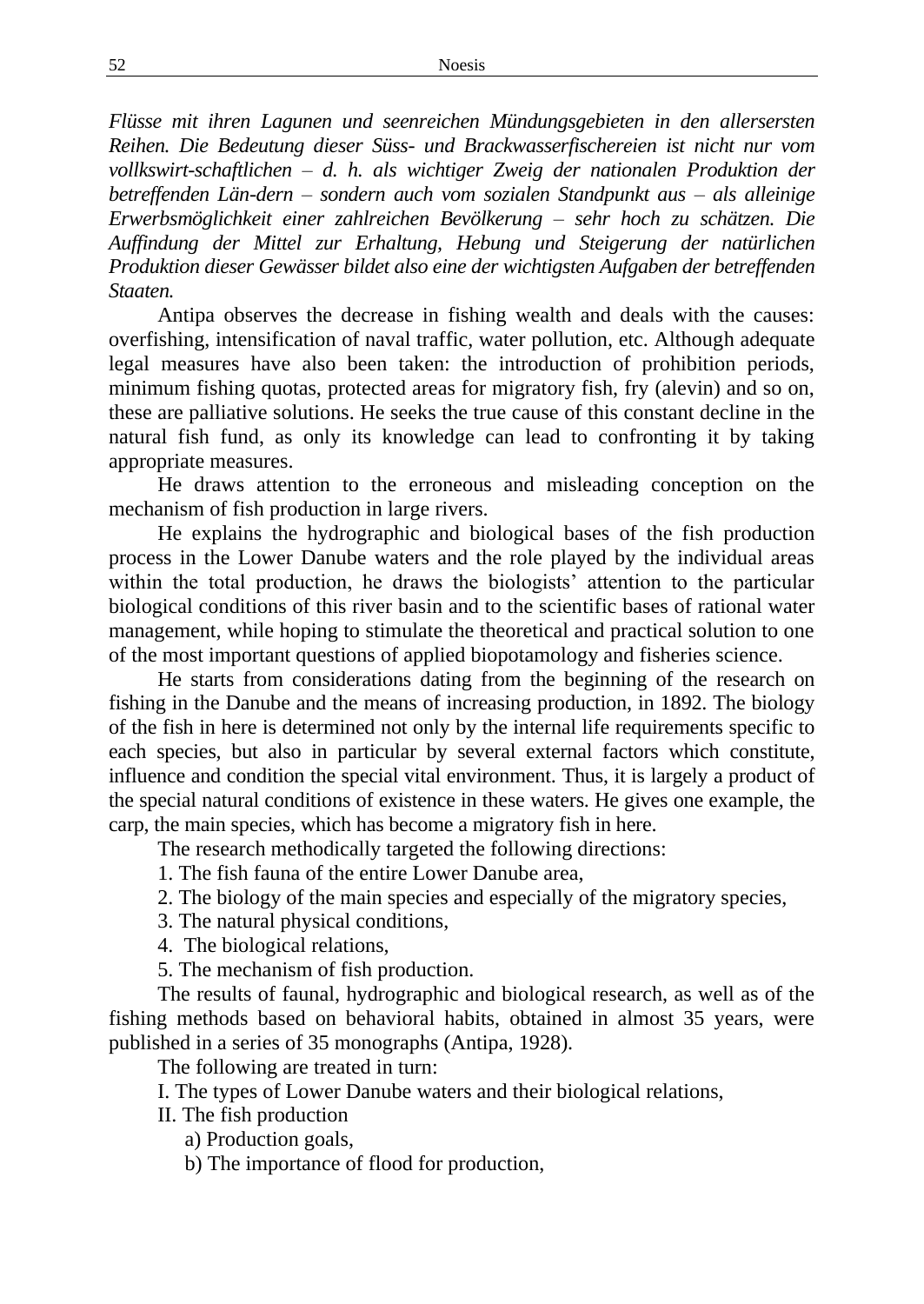c) The natural occupancy of the different waters,

d) The mechanism of production and the natural fishing industry,

\*

e) The natural rational fishing industry of the Lower Danube.

The results and 9 main conclusions are summarized.

Another major pursuit of G. Antipa was the study of the biological bases of fisheries production in the northwestern region of the Black Sea. (Antipa 1931): *C'est un fait connu, que les plus riches pêcheries de la mer Noire se trouvent concentrées dans le coin situé entre la Crimée et la Cap Caliacra, ainsi que dans la mer d'Azov, c'est-à-dire dans la région des embouchures des grands fleuves. La richesse de ces pêcheries ne consiste pas dans la varieté des espèces, celle-ci étant limité au nombre restreint des quelques espèces qui supportent la vie dans les eaux saumâtres, mais plutôt elle est formè par la quantitè du poisson capturè ici.*

Antipa mentioned that in the northeastern region of the Black Sea the total fish production could not be accurately calculated. However, it was known that only the Danube Delta region, for which there were regularly performed statistics, before the First World War, produced an average quantity of 16–20,000 t per year, i.e. about 50 kg per hectare.

He argues that the entire north-western surface of the Black Sea does not have a production equal to that of the Danube Delta region, yet there is no doubt that the quantities of fish in this area are superior to those caught in the rest of this sea. He enumerates and details four causes, in his opinion, for this great difference in productivity: 1. the constitution of the Black Sea basin and the distance from the coast to the lower limit of the continental shelf, 2. the large quantity of fresh water discharged into this sea by its main tributaries, 3. The numerous *limanuri* (banks), lagoons and coastal lakes along the entire coast of this portion of the sea, 4. The ichthyological fauna of this region, composed of species having a high commercial value and very rich in specimens.

The purpose of the paper is to highlight the way in which these determined factors collaborate in this sector of the Black Sea in order to achieve its productivity and, also, to understand the practical consequences arising from these findings:

I. The constitution of the basin

II. The influence of the tributaries

III. The influence of coastal lakes

A) Dniester lagoon

B) The complex of lakes, lagoons and channels of the Danube Delta

1. The Danube river bed

2. The waters of the Danube Delta

a) Delta lagoons (Lake Razelm) [the correct name is currently Razim]

b) Delta lakes and swamps

C) The coastline salt lakes themselves

IV. The ichthyological fauna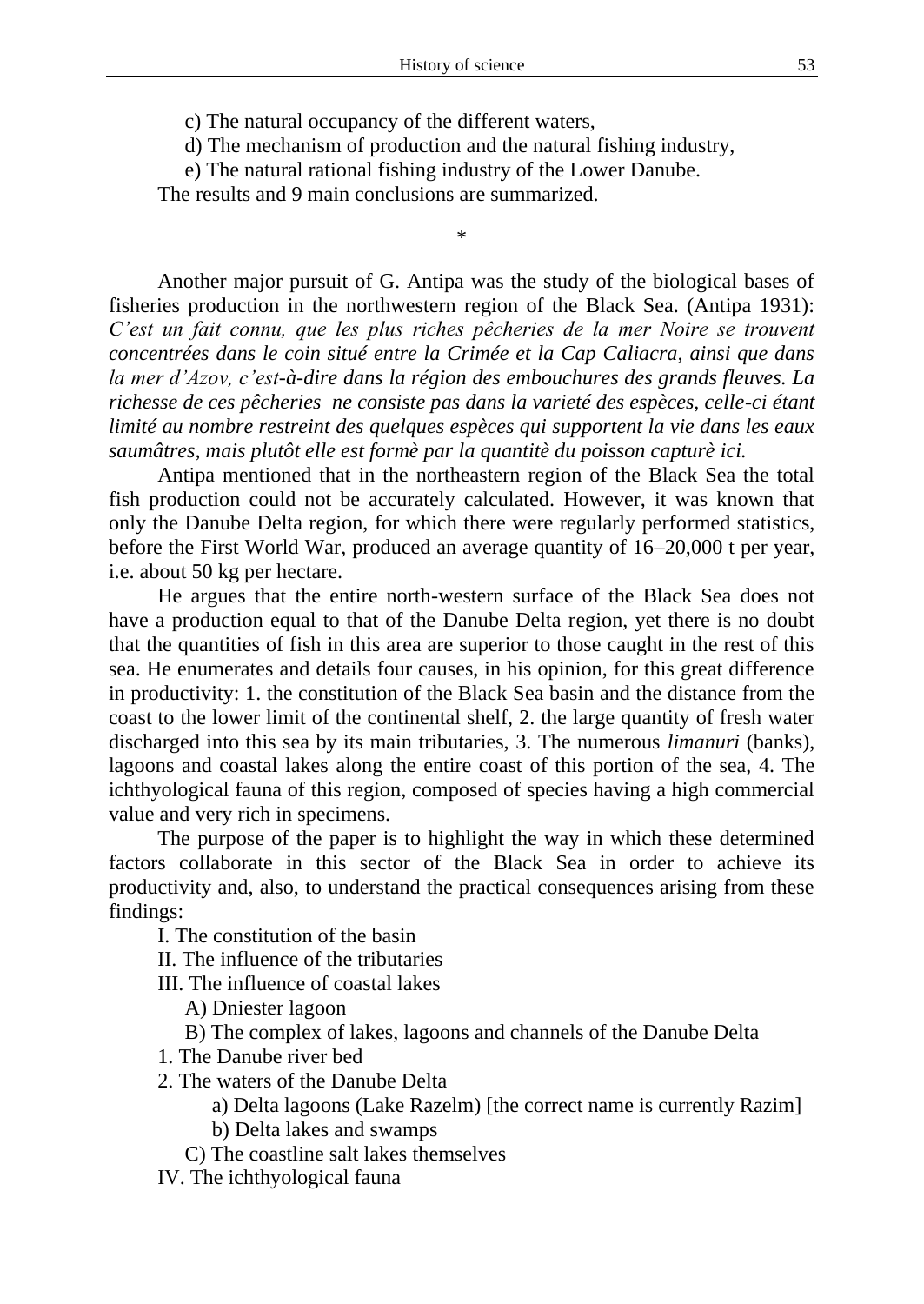V. Conclusions.

The paper presents the bathymetric map of the Black Sea (after the surveys carried out by the Spindler and Wrangel Russian expedition) and the Danube Delta Lakes Development Plan.

\*

The principles of improving the productivity of the Lower Danube (Antipa, 1932) is another important pursuit of G. Antipa: *Le Danube représente pour les peuples habitant le plus magnifique don octroyé par la nature. Car il ne constitue pas seulement une grande voie naturelle, reliant depuis les temps les plus anciens le centre du continent européen aux pays asiatiques, mais il représente en même temps aussi une importante source de production naturelle.*

Antipa specifies that Romania has on its territory the largest part of the surface of the waters of this river, and that it benefits from this natural wealth more than the other riparian countries. But this advantage offered by nature imposes upon it the obligation to organize this natural wealth, in order to obtain, through rational exploitation, the maximum and optimal production.

Thus, he explains what this natural wealth consists of, how it can be enhanced and exploited, the program of the works undertaken and the measures taken to date in order to achieve this goal.

- I. The constitution of the basin and the regime of the Lower Danube waters
- II. The natural conditions of the production of these waters and of the lands of the Lower Danube.
- III. Problems in improving the productivity of the Lower Danube waters and lands, where he quotes from the article of the German geographer and cartographer Emil Sydow (1812–1873) Ein Blick auf das Russisch-Türkische Grenzgebiet an der unteren Donau, published in *Petermanns geographische Mitteilungen*: ... *Seitdem nun der Moldau die Donaumündungen in die Hände gegeben sind, auf welche die Augen ganz Europas schon seit lange gerichtet waren, ist ihr auch von Neuem die Aufgabe ans Herz gelegt worden, ihre nationalen Kräfte zeitgemäß zu entfalten ... Möge nun des Lesers Phantasie die Niederungen der Donau mit Deichen, Gräben und Kanälen durchziehen, aus den versumpften Wildnissen üppige Getreidefluren, aus den Fischerhütten stolze Häfen und Handelsstädte erblicken und durch betriebsame Menschen* (underlined by the author) *eine zweite Lombardei, ein zweites Holland an den Gestaden des Schwarzen Meeres erstehen sehen ...* a context in which Antipa specifies that this problem had already been posed for the Romanian State for 40 years, since King Carol I, together with his faithful advisers Petre Carp and Dimitrie Sturdza, charged him with the study of the Romanian fisheries and with the development of practical proposals for their organization and improvement. This important issue has been the subject of his research shown in about 40 publications. On their basis, the state implemented a series of measures and performed significant works in order to capitalize on these natural riches.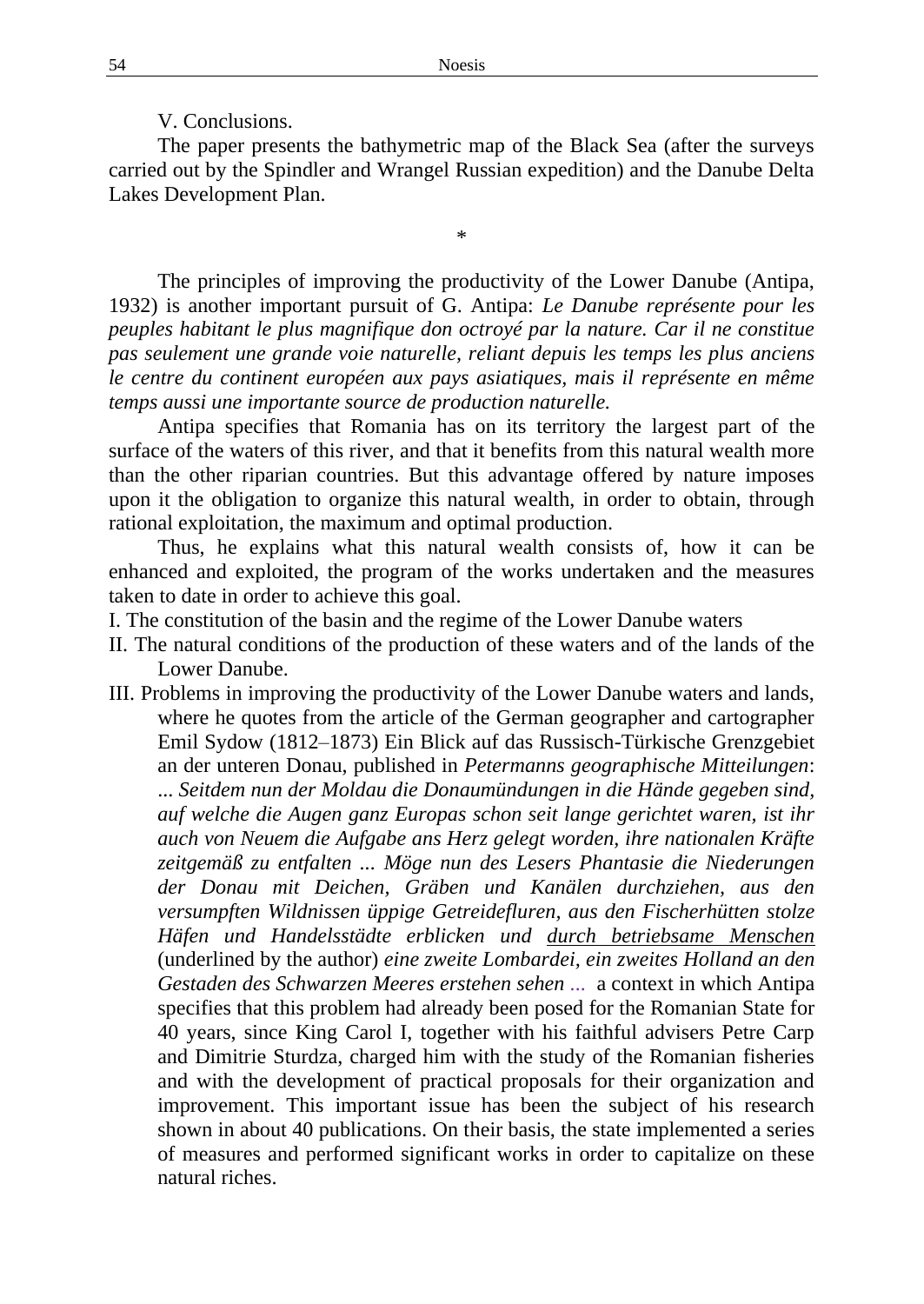- A) The Danube Delta
- B) The floodable region
	- 1. The surrounding lakes and lowlands
	- 2. The "Levees" and high ground
	- 3. The medium altitude lands
- C) The minor river bed of the river

IV. The general improvement plan and its implementation.

The bibliography of the paper includes 14 articles by G. Antipa, I. Vidrașcu – *Valorificarea regiunii inundabile a Dunării / The valorization of the floodable Danube region,* Bucharest, 1921 and the Ministry of Agriculture and domains, Bucharest – *Îndiguirile regiunii inundabile a Dunării / The embankment of the floodable Danube region* and *Desbaterile comisiunii îndiguirilor / Debates of the embankments commission*, Bucharest, January–April 1929.

\*

The biosociology and bioeconomy of the Black Sea are issues that have deeply preoccupied G. Antipa (Antipa 1933a): *Les recherches, que j'ai entreprises depuis longtemps sur les conditions biologiques des eaux de la Roumanie, m'ont fait voir que, sans une étude minutieuse de la nature physique de leurs bassins et de leur régime hydrographique, nous ne pouvons pas être en état de comprendre et d'expliquer la vie et la distribution des êtres vivants dans ces eaux. Car c'est la structure physique et ses agents qui déterminent les lois bionomi-ques du milieu ainsi que la composition, densité et distribution de la population. J'ai du me convaincre que même les groupements des espèces et individus en diffèrentes associations sont déterminés par les mêmes facteurs. C'est pour cette cause que j'ai du donner bientôt une nouvelle direction à mes recherches, examinant, spécialement le bassin et les eaux du Danube à ce point de vue aussi.*

The remarkable research of Russian scientists Spindler and Wrangel, Andrusov and Knipovici on the physical structure of the Black Sea are invoked. Antipa found that the density and composition of the population of each biotope are really determined by the conditions that they impose and the resources they provide. For a concrete idea of the perfect adaptation of the population to the needs of the biotope, biologist Antipa gives the example of the phytoplankton and its migration during different seasons. The specialization of populations and its distribution, in order to meet the need for exploitation of environmental resources, are found in the smallest biotopes, which make up the total environment of this sea.

But also any component of the benthos that constitutes a particular biotope, by its petrographic nature, the state of aggregation of its sediments and the vegetation that includes it, has its resources to be exploited.

The notion of biocoenosis, as it was defined by German zoologist Karl August Möbius (1825–1908) known for his contributions to marine biology, is sufficient to characterize a biological association of the nature found in oyster reefs.

Antipa points out that the same associations of individuals and species that are the subject of "Biosociology" are also the subject of "Bioeconomics". He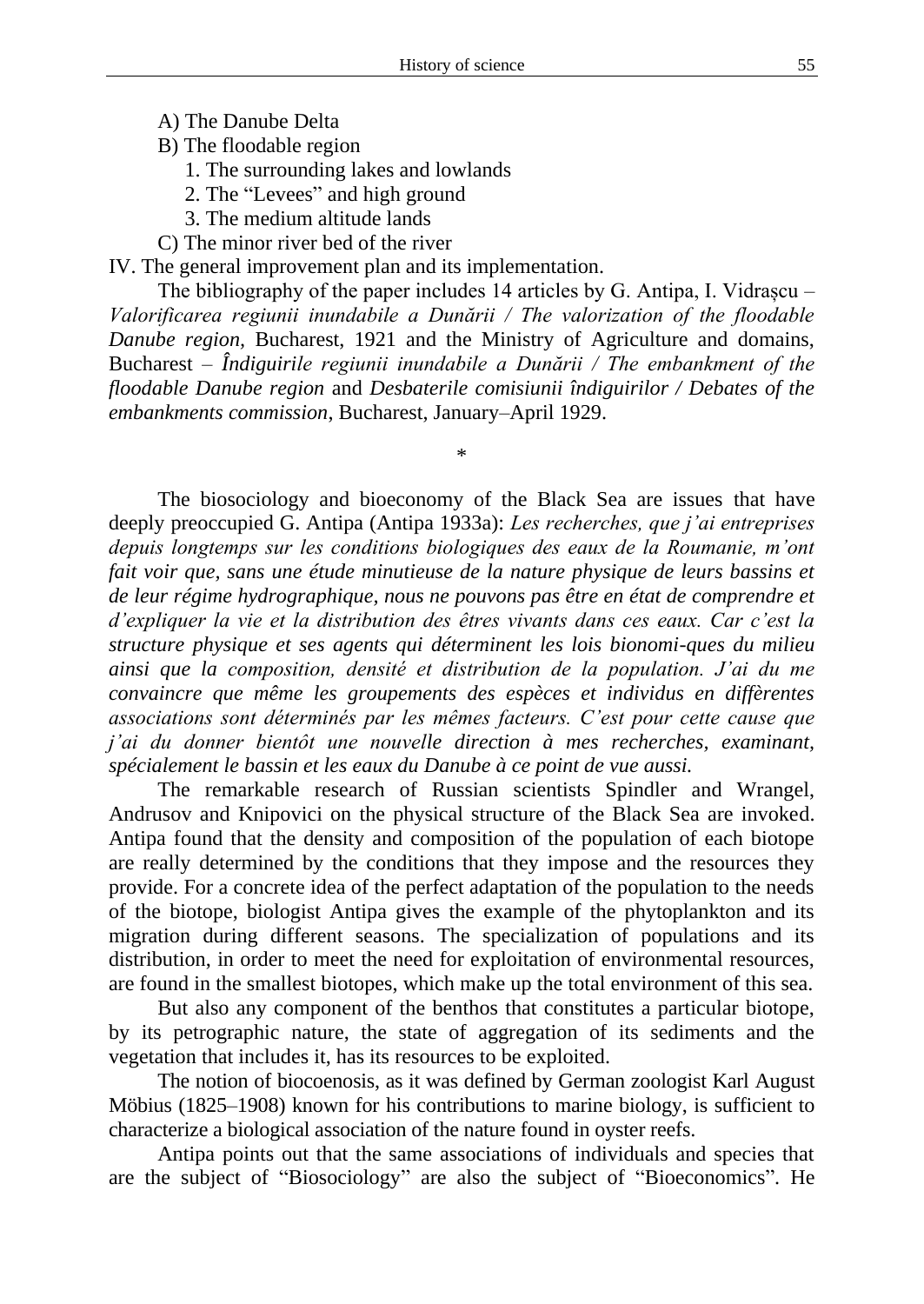speaks of "Individual bioeconomics", as well as of "Regional bioeconomics" (of biotopes) and of "General bioeco-nomics" (of the sea).

The general vital circuit of this sea also includes fish that use and transform the special production of different biotopes and which in turn serve as food for other superior animals, such as aquatic birds, the three species of dolphins (*Delphinus delphis* L., *Delphinus tursio* Fabr. and *Phocaena communis* Less., Black Sea seal *Monachus albiventer*<sup>1</sup> , etc.).

In the field of botany, Antipa mentions Swiss H. Gams and I. Braun-Blanquet, for their work "*Prinzipienfragen der Vegetationsforschung*", respectively "*Pflanzenphysio-logie. Grundzüge der Vegetationskunde*". The second is the first attempt to synthesize the results of previous contributions and to examine the vegetation types from this point of view, creating a new independent science, «*phytosociology*».

By giving another example, Antipa attributes the development of the study of biocoenosis to scientists E. Naumann, H. Broch, C. Patterson, F.T. Doflein, D.O. Hessen, J. Hjort<sup>2</sup>, E. Hentschel, A. Thienemann, H. Lohmann, who published a series of remarkable works on the structure of biocoenosis and animal life as a whole in different biotopes.

Towards the end of the article, Antipa recalls that he became aware of Braun-Blanquet's important work later on, when he had almost finished writing his monograph "*Asupra vieții în Marea Neagră* / *On Life in the Black Sea*", under print at the time, in which he had already written a special chapter on the biosociology of the Black Sea (Antipa 2010 a,b).

\*

The Black Sea sturgeons, their biology and the measures needed to protect them were another favorite topic of his prolific research (Antipa 1933b): *Parmi les espèces peuplant les eaux de la mer Noire, ce sont sans doute celle du groupe des Acipensérines ou Sturions (Cuv.) qui ont la plus grande importance, autant par le nombre considérable des individus et leur grand taille, que par leur valeur alimentaire et commerciale. Du point du vue alimentaire: leur viande, trés appreciée pour son goût délicat, est presque tout aussi nutritive que celles des mamifères et des oiseaux et sert de base à une grande industrie de conserves; leur vessie a une grande utilisation industrielle dans la préparation et la clarification des vins. Du point de vue commercial: il suffit de rappeler que la viande et le caviar d'une femelle – de* 

<sup>&</sup>lt;sup>1</sup> Currently, the listed species are *Tursiops truncatus* Montagu (common bottlenose dolphin or Atlantic bottlenose dolphin), *Delphinus delphis* L. (short-beaked common dolphin) and *Phocoena phocoena* L. (harbor porpoise), *Monachus monachus* Hermann (Mediterranean monk seal).

<sup>&</sup>lt;sup>2</sup> The Institute of Marine Research in Bergen, Norway, dedicated to him its symposium ICES *Challenging the scientific Legacy of Johan Hjort: Time for a new paradigm in marine research*?, between 12–14 June, 2019, where the author delivered the speech 'Quasquicentennial development of marine sciences in Romania and its maritime Dobrogea', also evoking Grigore Antipa and his fruitful role in the evolution of this process.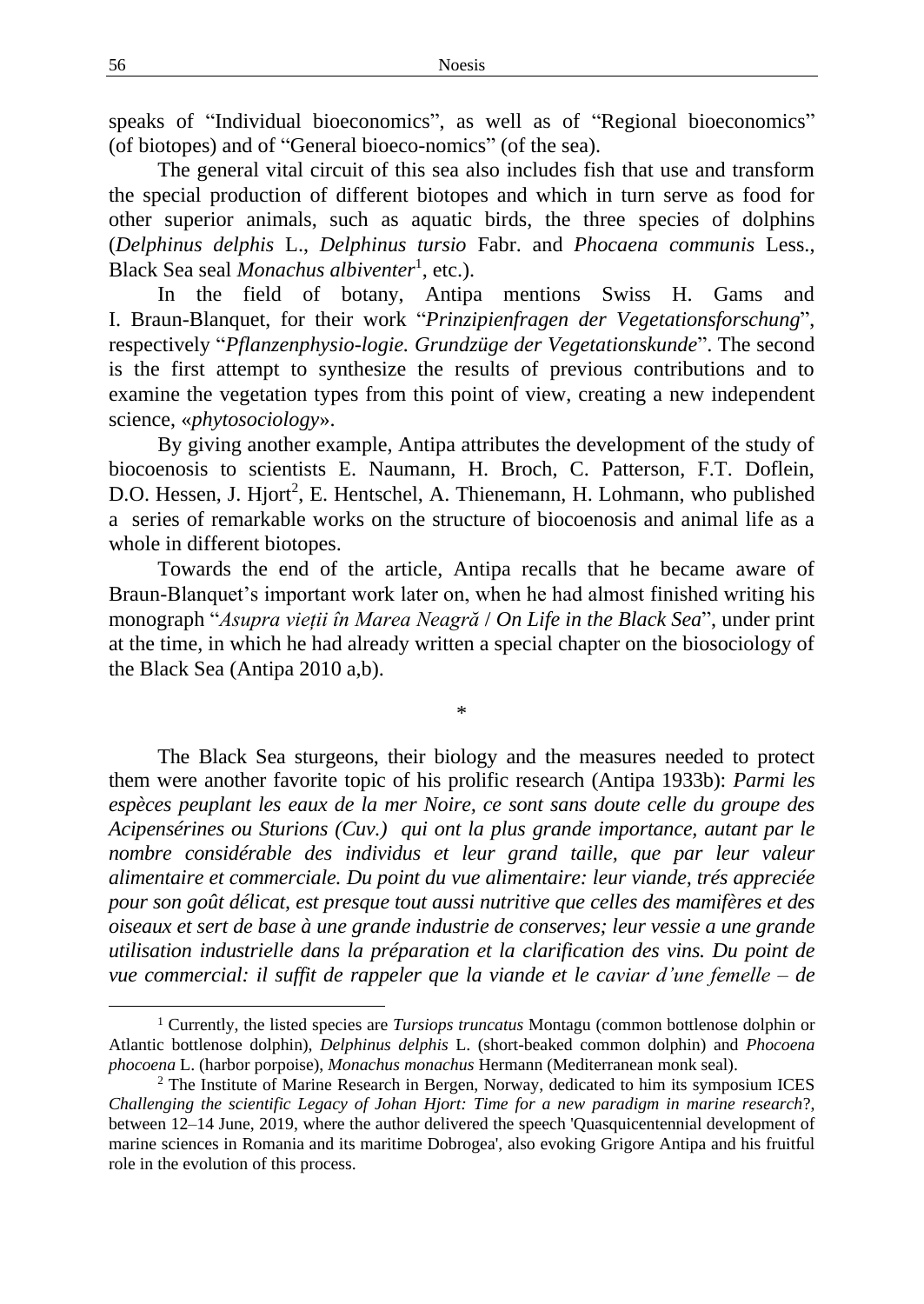*taille moyenne, d'un poid de 250 kgr. – du grand Esturgeon* Huso huso*, répresente au moins la valeur commerciale de 5 paires de bœufs.*

Antipa presents simple and clear data on the biology of these very precious fish, emphasizing their high commercial value. He considers the catching of these species to be much easier, as fishermen do not have to travel at sea in their pursuit, *vue que le poisson, lui-même, vient régulièrement séjourner devant leur village. C'est précisement l'abondance de ces poissons dans les eaux saumâtres de la zone littoral, devant les embouchures des grandes fleuves qui se jettent dans la partie Nord et Nord-ouest de la Mer Noire et de la Mer d'Azov, qui a provoqué l'agglomération des grandes colonies de pêcheurs sur les côtes de cette région et qui a donnée lieu à une grande activité commer-ciale et industrielle dans ces parages.*

In the report titled *Die Störe und ihre Wanderungen in den europäischen Gewässern*, held at The International Congress of Fisheries in Vienna, in 1905, Antipa gave a brief description of their systematics and biology. *De même, dans mon livre sur l*'Ichtyologie de la Roumanie (Antipa 1909)*, j'ai décrit largement et figuré, sur plusieurs planches, les différentes espèces et variétèes – avec leurs embryons et alevins – Acipensérines, autant que le grand nombre des Bâtards produits par le croisement de ces espèces. Dans ce travail j'ai publié aussi un grand nombre d'observation, concernant leur Biologie dans le Danube et dans les aux maritimes, devant ses embouchures. Dernièrement enfin, j'ai publié encore, dans l'excellent ouvrage* Sur la Faune et la Flore de la Méditerranée*, rédigé par notre vénéré collegue Mr. L. Joubin, les figures des principales espèces d'Acipensérines, vivant dans la Mer Noire, accompagnées d'une courte description pour chaque espèces.*

In the article, Antipa enumerates within the Black Sea waters and its tributaries the existence of mainly six well defined species of sturgeons: *Acipenser ruthenus* L., *A. glaber* Marsigli, *A. stellatus* Pall., *A. Güldenstaedtii* Brandt, *A. sturio* L. și *Huso huso* L.; with the exception of the last one listed, each species presents one or more varieties, more or less well fixed, some of which may be considered as distinct species.

A) River species

- 1. *Acipenser ruthenus* L.
- 2. *Acipenser glaber* Marsigli
- B) Marine species
	- 1. *Acipenser sturio* L.
	- 2. *Acipenser stellatus* Pall.
	- 3. *Acipenser güldenstaedtii* Brandt
	- 4. *Huso huso* L.

From his considerations, Antipa draws XII conclusions and ends the article with measures for the protection of the Black Sea sturgeons, respectively 1<sup>o</sup>. What are the protective measures that are dictated by nature and  $2<sup>o</sup>$  Which is the way to ensure their implementation, specifying that the biological needs for the protection of these fish require the following measures: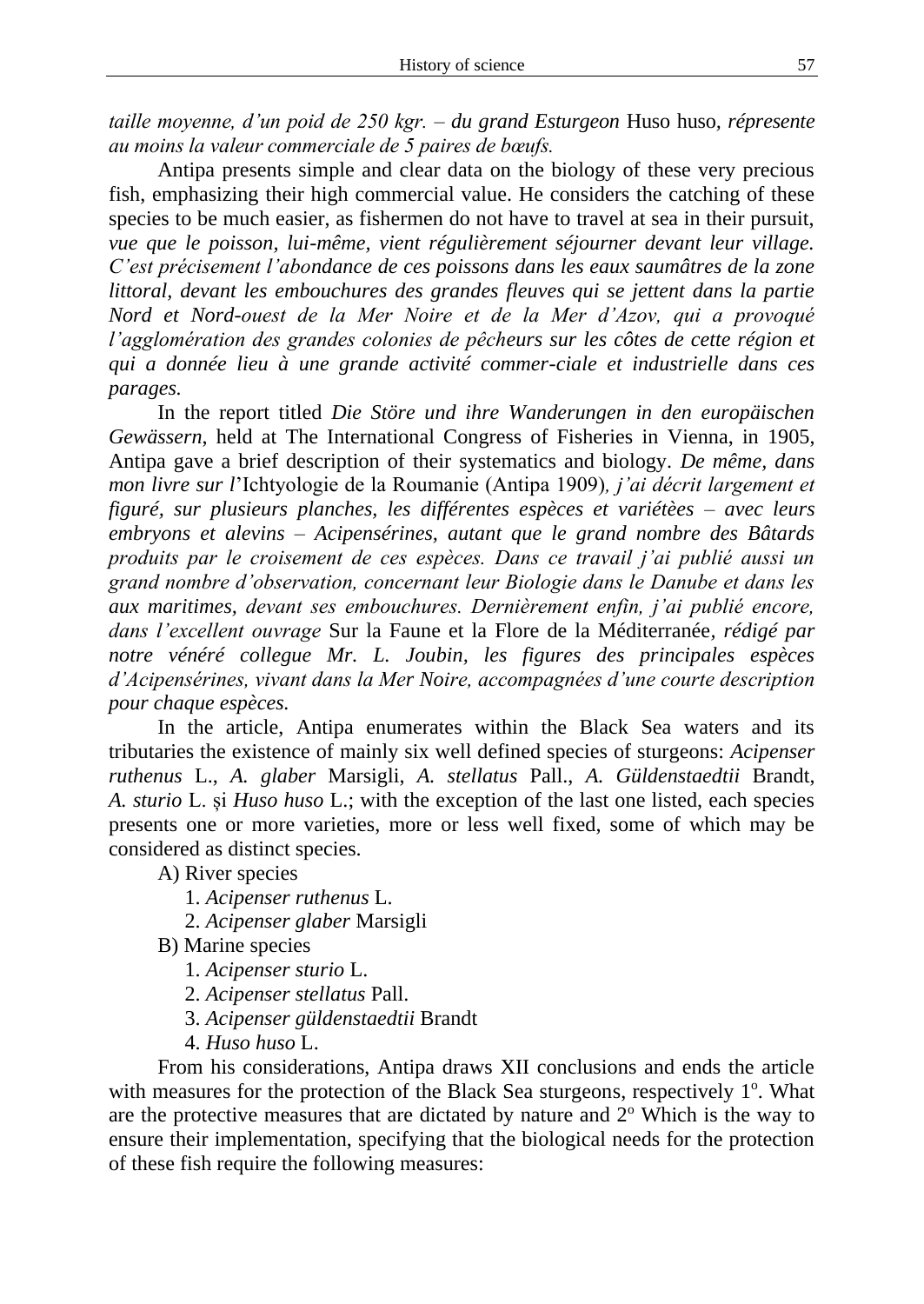I. *Reproductive protection*, that is:

- l. ensuring the free passage of the breeders to reach their natural reproduction areas;
- 2. Conservation of breeding areas in good condition
- 3. Prohibition of fishing during spawning and hatching of eggs
- 4. Prohibition of the sale of fish during the prohibition period
- II. Protection of fish fry growth
	- 1. Prohibition of alevin and fry fishing, until the age of sexual maturity
	- 2. Regulation of fish netting sieves
	- 3. Prohibition of the sale of the fry and the prescription of minimum measures for the fry
- III. Prohibition of fishing in fry's feeding and hibernation places.

\*

In addition to scientific publications on the Danube River and Black Sea fish fauna and fishing and fisheries and protection of fishery resources, G. Antipa was equally preoccupied with the principles and means of reorganizing natural history museums (Antipa 1934). In the preface of the article he states: *Il y a déja 42 ans depuis que je fus nommé Directeur du Musée d'Histoire Naturelle de Bucarest. L'ancien Musée, placé dans 3 salles du local de l'Université, ne consistait que de quelques collections d'oiseaux et mamifères communs, mal empaillés et completement décolorés et détériorès par les insects nuisibles, ainsi que de quelques modèles anatomiques en cire ou papier maché. Je dû donc me convaincre qu'il ne me restait rien d'autre à faire que d'abandonner tout ce qu'était inutilisable, d'acquérir des nouvelles collections et d'organiser un nouveau Musée*  (Bucarest, le 26 mai 1934).

G. Antipa mentions that among the cultural institutions of different peoples, museums, already from antiquity, occupy one of the main places. Nowadays, all the capitals of the European countries have real treasures accumulated in their museums. For example, in 1909 France owned, besides the outstanding museums of world importance in Paris, 250 museums in the province; Germany, at the same date, had 210 public museums; the United Kingdom – 211, Italy, Spain, Belgium, Holland, Denmark, Sweden, Norway, Austria, Bohemia, etc. – a huge number of museums, spread even in less important provincial cities.

A) Origin, evolution and current status of natural history museums

*... The main innovation introduced by scientist Moebius lies in the idea that the "Main collection" ("Hauptsammlung"), which should serve only as a "Scientific collection" ("Wissenschaftliche Sammlung") and should be as rich as possible in specimens, must be radically separated from the "Public collection" ("Schausammlung" or "Öffentliche Sammlung").*

Modern science museums, as a result of their historical development, currently have to fulfil the following three fundamental functions:

1. As *Scientific research institutes*, to serve the development of pure and applied science,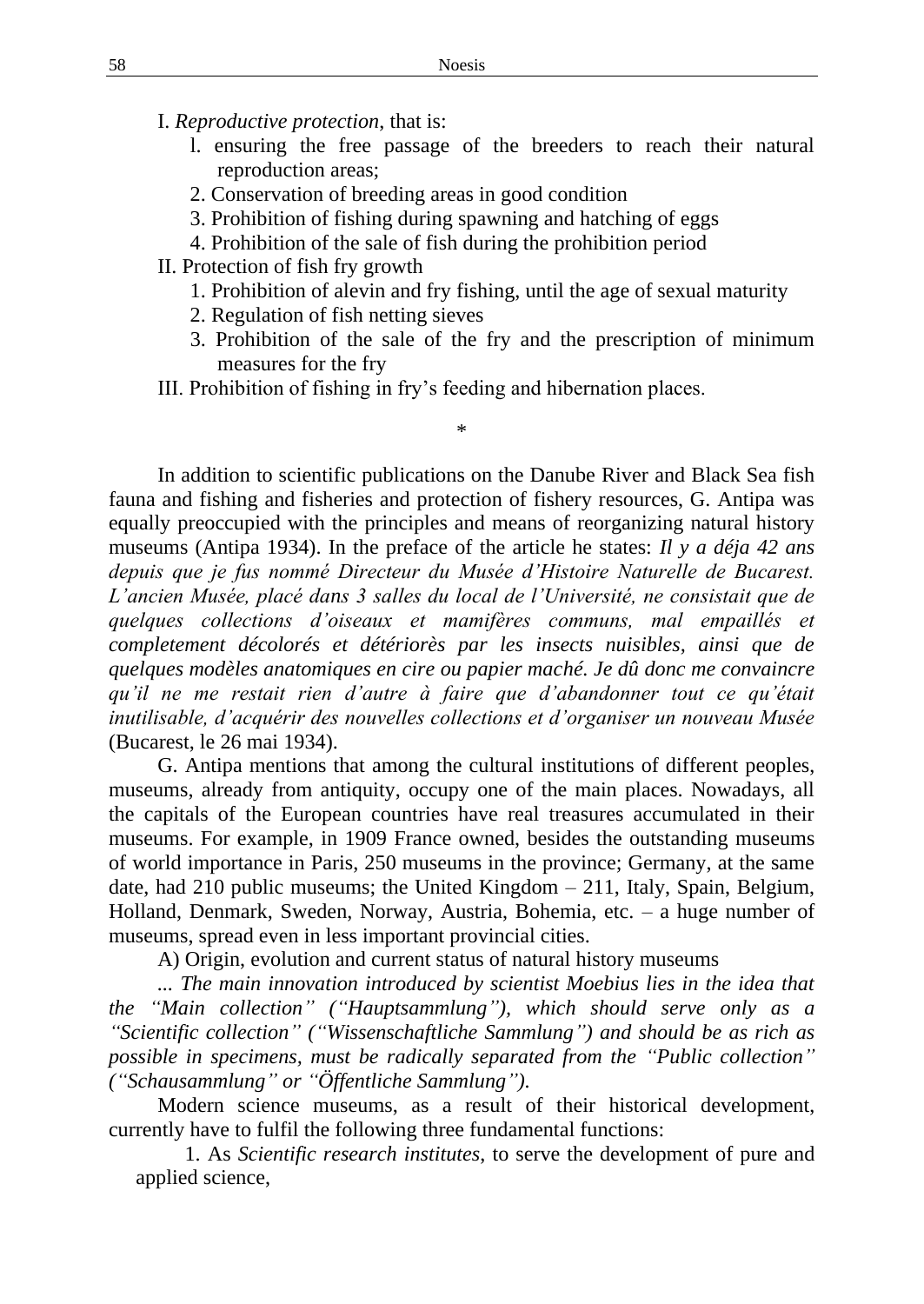2. As *Collection deposits*, preserved, classified and arranged in such a way as to serve, at any time, as a documentation and scientific research material,

3. As *Public popularization collections* ("*Öffentliche Schausammlungen*"), composed and explained in a special way, in order to serve the needs of education, as well as to spread the science and education of the masses ("*Schausammlungen*").

B) Organization of museums

I. Purposes of museums

II. Organization of collections and deposits for scientific research.

The main collection

III. Organizing public collections

1. Composition of collections

2. The way the collections are displayed

3. Labeling and explaining the collections.

The work is accompanied by XII drawing boards with 22 figures.

\*

A scientific contribution as valuable as the previous ones concerns the general organization of the collective life of organisms and mechanisms of production in the biosphere (Antipa 1935). The preface dates from Bucharest, March 25, 1935. In the Introduction G. Antipa states: *Dans une conférence faite, en Septembre 1927, au X-ème Congrés Internationale de Zoologie, à Budapest, nous avons montré les conditions d'existence, physiques et bio-logiques, caractérisant le milieu dans les eaux du Danube inférieur et la manière don't ses agents coditionnent, comme facteurs determinants, la sorte et la quantité de la production des pêcheries dans ces eaux. C'était une synthèse des nombreux résultats que nous avons rassem-blés par de miunutieuses recherches spéciales, poursouivies pendant 34 ans, qui nous sont permis d'expliquer le mécanisme naturel de la production du poisson et d'établir certaines lois générales, gouvernant le déploiement de la vie animale et végétale dans ces eaux. Dés lors déjà, nous avions exprimé l'opinion, que ces lois s'appliquent aussi à la production des pêcheries dans les eaux de tous les grands fleuves, où les conditions naturelles – c'est-à-dire la constitution du basin, le régim des eaux et les conditions biologiques – sont pareilles à celles du Danube.*

I. The mechanism of production in a pond

II. The mechanism of production in the Danube waters

III. The mechanism of production in the Black Sea waters

- 1. The Black Sea as a field of production and its components
- 2. The hydrographic and faunal structure of the waters of the main basin and its variations
- 3. Relationships between the different Black Sea biotopes and their importance for the general production and the mechanism of Black Sea production compared to that of the Danube waters
- 4. The biosociological and bioeconomic organization of the Black Sea population and the biological basis of the production mechanism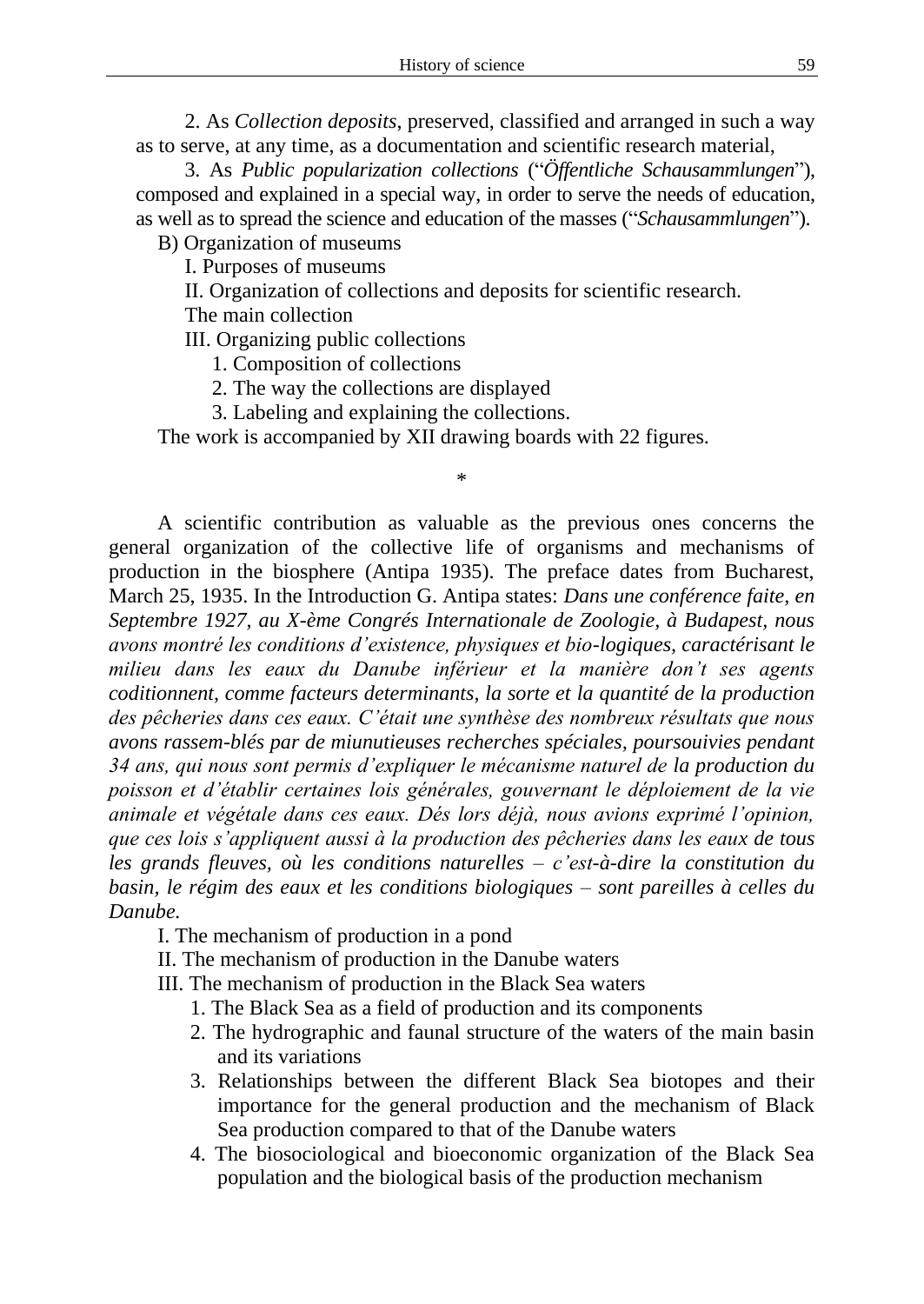- 5. Is the new conception of general biology and the mechanism of production in the Black Sea in accordance with the current knowledge on the physical and biological structure of this sea?
- IV. The mechanism of production in other seas and oceans
	- 1. The waters of the Atlantic Ocean and of its annexed seas

Waters of tropical origin

a) Equatorial waters

b) Atlantic waters

c) Waters of polar origin

2. The waters of the Indian and Pacific Oceans

V. The mechanism of production as a general organization of populations of all hydrosphere waters and its biological bases

VI. The mechanism of production and the organization of collective life in the terrestrial domain and underground

VII. General considerations on the biological structure of the biosphere and fundamental principles of the organization of organisms' collective life

VIII. Summary, findings and general conclusions

- *– Organization of the production mechanism (5)*
- *– Distribution and grouping of populations, as a result of the ecological characters of the species to which they belong and the demands of environment's variation (8)*
- *– Principles of social and economic organization of populations, with their biological bases and their crucial natural purposes (4)*
- *– Organizing the collective life in its entirety (3).*

\*

Studies followed regarding the goals and pathways of the ichthyological research in the Black Sea, summarized in an *article dedicated respectfully to the tireless researcher of the Black Sea and the Caspian Sea, Prof. N.M. Knipovici – Leningrad, on the 50th anniversary of the activity in the field of bio-oceanography*  (Antipa, 1936): *Es sind über 40 Jahre her, dass ich mich mit der Ichthyologie des Schwarzen Meeres beschäftige. Meine erste Absicht war, die vollständige Fischfauna dieses Meeres festzu-stellen und zu beschreiben. Dies um so mehr, als gerade der nord-westliche Teil und die Küstengewässer meiner eigenen Heimat bis dahin noch sehr wenig erforscht wurden, sowie weil ich hier eine Anzahl für diese Meer noch unbekannte und überhaupt manche ganz neue Arten konstatieren und beschreiben konnte. Ich unternahm sogar, schon im Jahre 1893, eine neunmonatliche Forschungsreise, auf dem Kreuzer «Elisa-beta» der Königlich Rumänischen Marine, um die Gewässer dieses Gesamtmeeres ichthyolo-gisch und allgemein biologisch zu untersuchen.*

G. Antipa seeks first and foremost the complete understanding of the species and subspecies of the fish in this sea, then the study of the way of life of the individual species and of the life communities, of the quantities of these organisms, and just as important of their distribution by regions, depths and ages.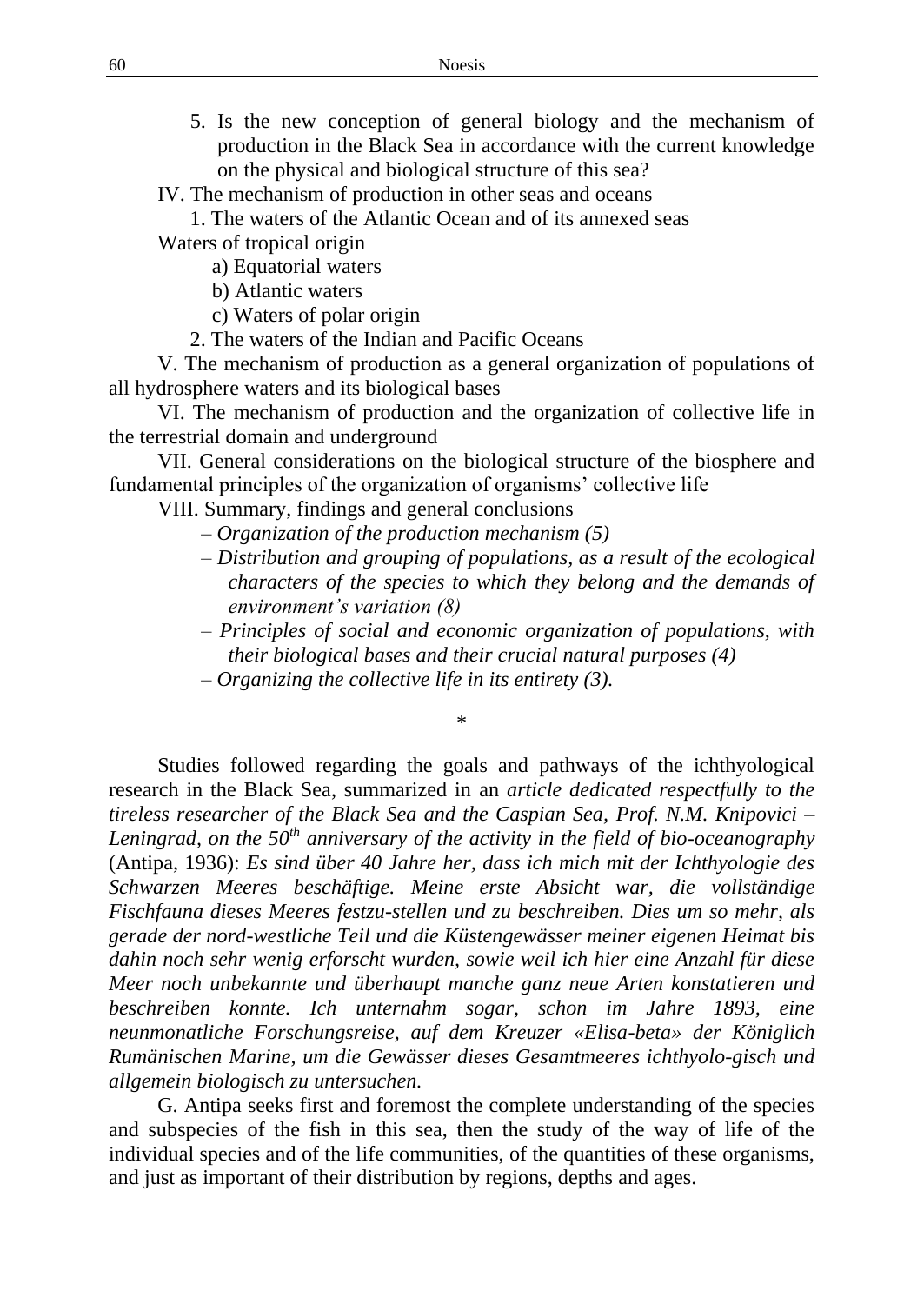He also supports the view that *the ichthyologist and fisheries biologist must be – in the Black Sea's case even more so than in other seas – also a good oceanographer*.

\*

The tireless G. Antipa elaborates and publishes in Bucharest a *Memorandum on the application of a five-year plan for the development of the State's fisheries (*Antipa 1937a*): The development of the complex of ponds and floodable lands,*  which make up the production fund of our Fisheries and the enhancement of the *products of this fund, fructified by the effort of the population that works in this branch of production, requires an important capital investment.*

In summary, the plan includes the following specifications:

A. I. Investments to improve the production fund (with 12 objectives)

B. II. Equipment investments for the exploitation of fisheries and the industrialization of fish (7 objectives)

C. Working capital.

Antipa answers in 9 points to the objections to this plan, according to the extract from Minutes no. 204 of the Steering Committee, from the meeting of July 24, 1936, in the presence of Minister Mircea Cancicov<sup>3</sup>.

\*

The hydrological bonification of the deltas is addressed in a short article (Antipa, 1937b), concerning:

I. What is meant by "delta bonifications" and

II. The Delta bonification systems

A. Deltas of old age (Nile Delta)

B. (Rhone Delta, Mississippi Delta)

C. Young deltas (Danube Delta)

The genesis, structure and evolution of the Danube Delta

Improvement of the Danube Delta

Conclusions and 10 illustrative figures.

Subsequently, G. Antipa voices the hydrobiological research and their practical applications in Romania (Antipa 1937c), an extract of this article being kept, with the following affectionate dedication: To dear Mrs. Celan<sup>4</sup>, with

\*

<sup>&</sup>lt;sup>3</sup> A prominent member of the National Liberal Party and a liberal deputy in the Parliament of Romania, honorary member of the Romanian Academy, a brilliant lawyer, several times the Minister of Finance of Romania in several governments between 1936–1939, and a reputed economist, who succeeded in boosting the country's economy in 1938, a year which is still considered a standard of development (https:// ro.wikipedia.org/wiki/Mircea\_Cancicov).

<sup>4</sup> Maria S. Celan (1898–1989), a reputed marine algologist (macrophytobenthos, algal associations, eco-logy), a graduate of Mihăileană University of Iași, doctor of the Sorbonne University in Paris, France, in 1940/1941 (Bologa 1989, 1991, 2017c, 2018, 2019, 2020).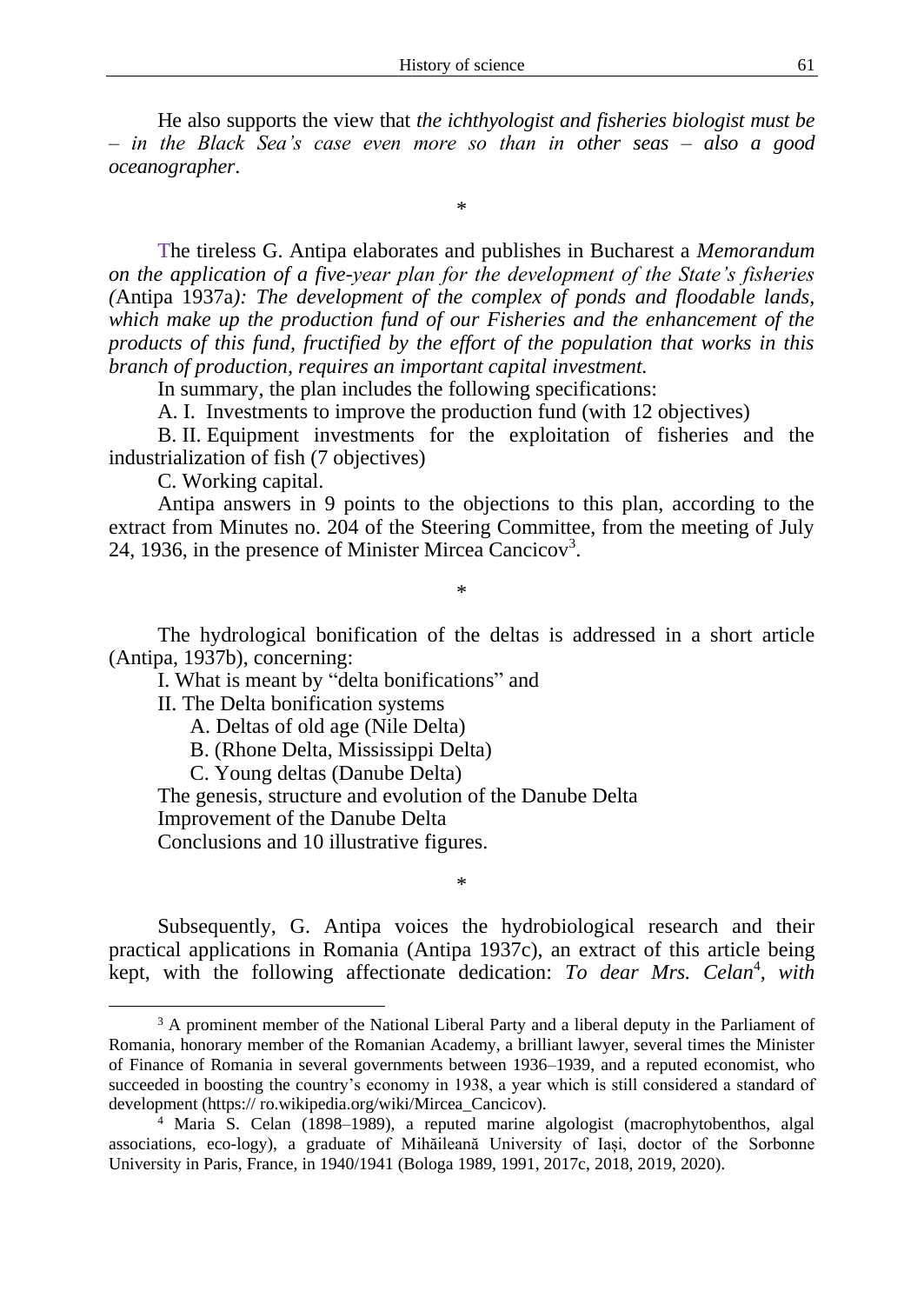*gratitude for her beautiful works on the Black Sea algae and for her collaboration with our Institute of Bio-oceanography.*

I. The waters of Romania and the beginnings of the hydrobiological studies

II. The program and evolution of hydrobiological research

III. The hydrobiological study of lake Razelm and the improvements it has generated

IV. Study and hydrobiological improvements in the Danube Delta

V. The hydrobiological improvement of St. George Island

A) Provisional measures and works

B) Definitive works

VI. Hydrobiological research in the floodable region of the Danube and their practical applications

a) The physical and biological structure of floodable lands

b) Natural mechanism of fish production in the floodable region and the consequences of embankment

VII. Ichthyological and bio-oceanographic research in the Black Sea (mentioning 15 pecialized works)

VIII. Findings, results and conclusions (6).

The article ends with the depiction of the characteristics of the hydrobiological improvement channels built up to that date in the Danube Delta:

1. King Carol I channel

- 2. King Carol II channel
- 3. The connection channel between Puiuleț and Puiu lakes
- 4. The connecting channel between Puiu, Potcoava and Roşu lakes
- 5. Prince Ferdinand channel
- 6. Michael the Brave Voivode channel
- 7. Pardina channel
- 8. Cofa channel
- 9. Queen Elizabeth channel
- 10. The access channel «Portița-Razelm»
- 11. The large supply channel «Litcov»

with a recap of their lengths.

The map of the Danube Delta – The hydrobiological improvement and 15 figures with different images: channels of the Danube Delta, the Grigore Antipa National Museum of Natural History, a museum hall with ichthyological collections, the new Bio-oceanographic Institute of the Fisheries Administration in Constanța, one of the institute's laboratories, the Fisheries Administration Palace in Tulcea with the Museum and hydrobiological laboratories of the Danube Delta and an ichthyological collection of the Hydrology Laboratory in Tulcea complete the iconography of the paper.

The economic capitalization of the Danube floodplain has met two opposing views, which have been the subject of extremely controversial debates, that of biologist and ecologist Grigore Antipa and that of engineer Anghel Saligny (Lup, 2019).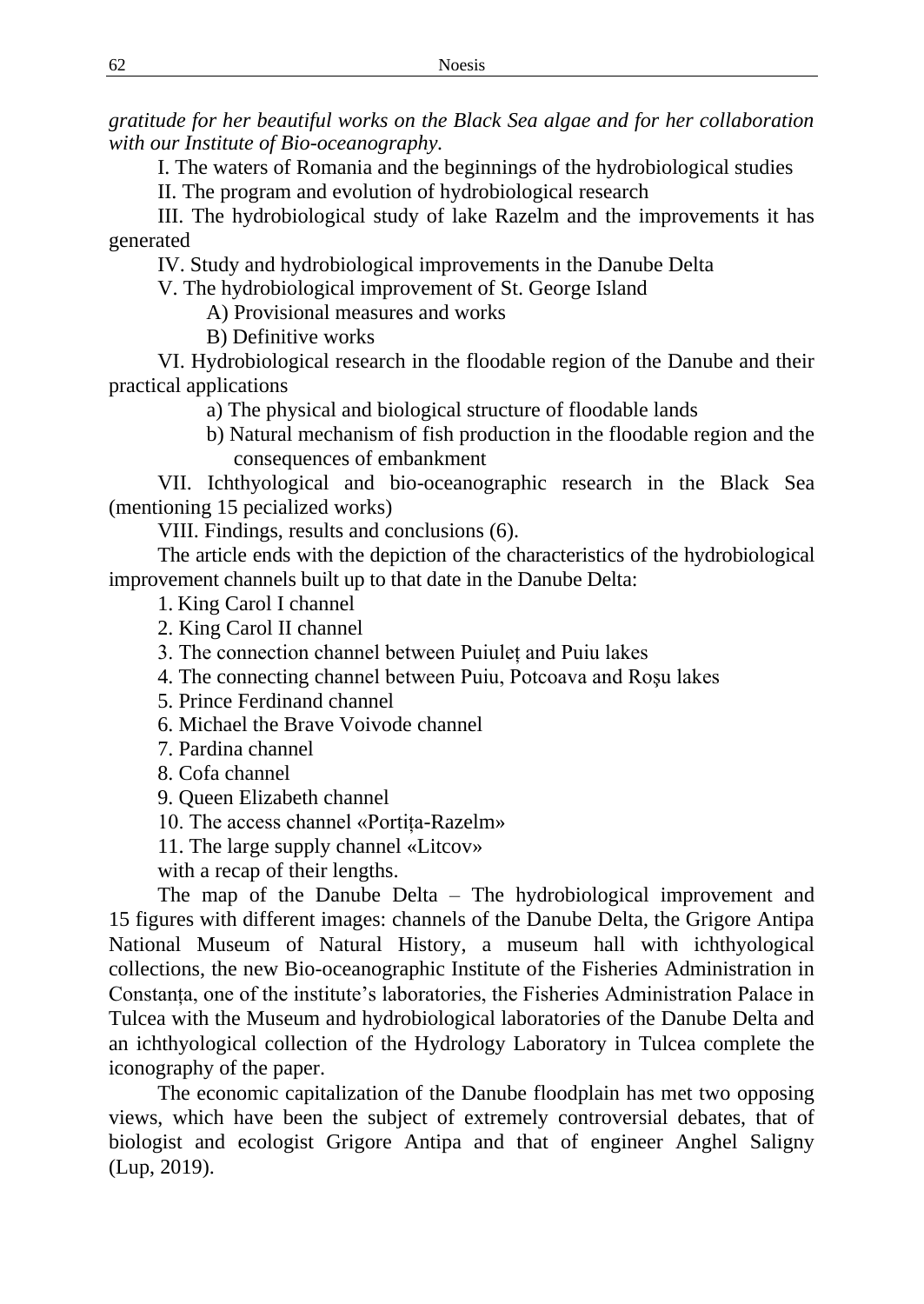Romania's participation in the celebrations of the Tricentenary of the National Museum of Natural History of Paris was marked in the speeches delivered by G. Antipa (Antipa 1937d), including:

I. The speech delivered at the grand official banquet offered by the Minister of National Education in the lounges of the Claridge hotel in Paris and

II. The speech delivered at the closing banquet of the celebrations of the tricentenary after the inauguration of the Oceanographic Institute at Dinard.

On June 13, 1926, the illustrious biologist and founder of biospeleology<sup>5</sup> Emil Racovitza (1868–1947), a praised participant in the Antarctic expedition aboard the *Belgica* ship in 1897, under the command of Commander Adrien de Gerlache, later the founder of the first speleology institute in the world in Cluj in 1920, was received as a full member of the Romanian Academy, the highest national scientific and cultural forum dating from 1866. The presence of His Majesty King Ferdinand, Honorary President and Protector for life, was greeted by the renowned archeologist professor Vasile Pârvan, the general secretary of the Academy. And the answering speech was delivered by the master biologist, ichthyologist, a prominent member of the same Academy, Grigore Antipa (Racovitza 1926).

In his opening remarks, Grigore Antipa, addressing the audience with the words Sire, Ladies and Gentlemen, confessed from the beginning: *With great joy I have received the assignment that my colleagues wanted to give me, to answer on behalf of the Romanian Academy, to the speech upon receiving into this institution of our new colleague, Dr. Emil Racoviță, and to wish him the traditional «you are welcome among us». I am all the more grateful for this honor that has been placed upon me, as I was given the opportunity to express my feelings of deep admiration,*  not only for a scientist of universal reputation and one of the most brilliant *representatives of Romanian culture, but also for a specialty colleague, a very close friend from my earliest childhood* (Antipa 1926).

Subsequently, the speaker addressed him directly: *Dear colleague, In your beautiful speech you have explained to us, in a form understood by everyone – of a simplicity that contrasts with the magnitude of the problems you have exposed and in a beautiful Moldovan language, for which any literate can envy you* – the purpose and meaning of Speleology; ... *You have explained to us in particular what Biospeleology is and pursues, this new science, to which you have devoted all your activity over the last 20 years*.

Antipa revealed the very modest character of the scientist, who fails to specify that his role in defining, organizing and developing biospeleology was *overwhelming*: *Because every biologist knows that you are the true parent of this new science*; ... He therefore, considers it his duty to complete the information

<sup>5</sup> E. Racovitza states in his welcoming speech: *I have adopted this name* [speleology, author's note] *which comes from σπéoç, considering it more euphonic, especially in its compounds, Bio-speleology, Speophysics, etc., than: "Speleologyˮ, derived from σπήλαιοv* (Racovitza 1926).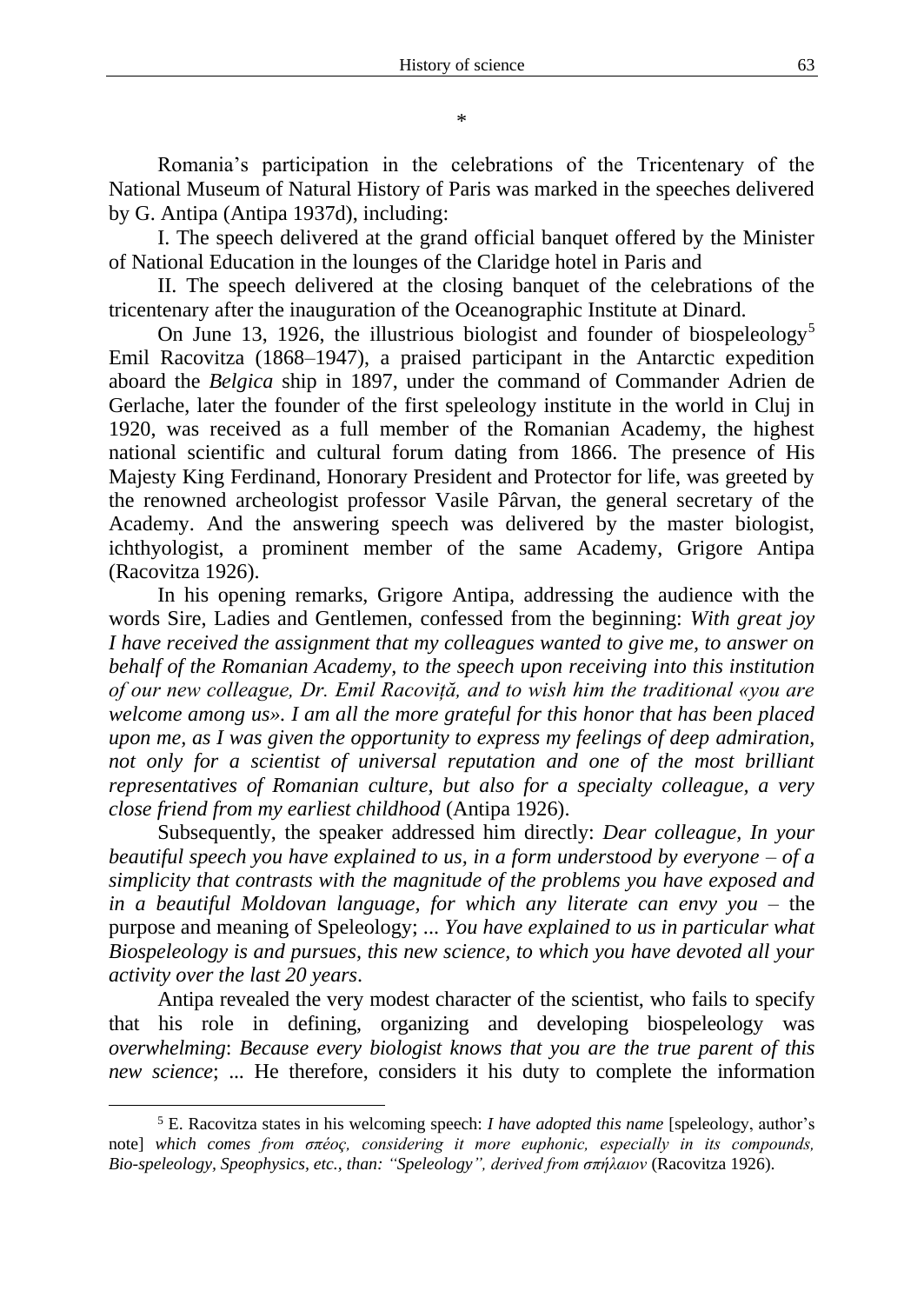presented by the newly promoted among the Romanian academics. He begins with a *brief outline of the history of cave studies and the birth of Biospeleology, as one of the main branches of natural sciences, together with Oceanography, Limnology and all those similar sciences, which have as a purpose the study of all the physical and biological conditions of certain categories of geographical units across the globe and their explanation. He added, I beg your pardon if, in this brief exposition, I shall be forced to offend your modesty, because at a baptism – even in the Academy – every garment is required to be stripped and especially that of modesty.*

He brings completions, with numerous documented connotations, on the importance of *these sub-earthly gaps*. He points out that many *geographers, geologists, paleontologists, anthropologists, osteologists, prehistorians, botanists and zoologists* have dedicated them-selves to their research. He gives an example, among those who have preoccupied them-selves with the study of the caves: Protestant pastor Johan F. Esper, ever since 1774. Or the great philosophers Leibnitz and Kant. He emphasizes the accumulation of numerous data over time, *which requires the need for a coordination and synthesis of the results.* Thus*, the new science of the caverns is born, for which, following the proposal of the tireless explorer of the caves of France E. A. Martel, the name of Speleology – created by E. Riviėre – was adopted*.

He explains that this science, more precisely *physical speleology*, was a chapter of Geography until then. *Caves, however, are linked apart from geophysical problems also to a number of special biological problems – at least just as important – ... The caves are, in fact, a living environment completely different from the others. The way that life was able to penetrate, spread and adapt here to these difficult conditions of existence – the eternal darkness, the constant temperature, the air saturated with humidity and so on. – in order to be able to conquer and dominate and form a «Habitat» also in these parts of the earth, make for one of the most interesting phenomena of biology.*

Then, compared to the level that this science reached at the beginning of the twentieth century, he mentions the appearance*, in the old and well-known magazine «Archives de Zoologie expėrimentale et générale» of his fundamental work titled «Essais sur les problèmes biospéologiques». ... a synthesis work, which will always be an act of birth of this science, ...*

*Tailored and thus guided, by E. Racovitza, Biospeleology now takes its place – as an independent science, with precise goals and methods – together with its sister,*  physical speleology *and* both *compose that synthetic science called* Speleology, ..*. One without the other cannot be conceived, ... As in Oceanography – and in all of those synthetic sciences related to certain categories of geographical units– physical and biological research must, therefore, go hand in hand.*

*Dear Colleague,*

*.....*

*.....*

*The spark, which your enchanted lighter threw into the easily flammable tinder of human mind curiosity, caught on. Today you can be happy to see that, all*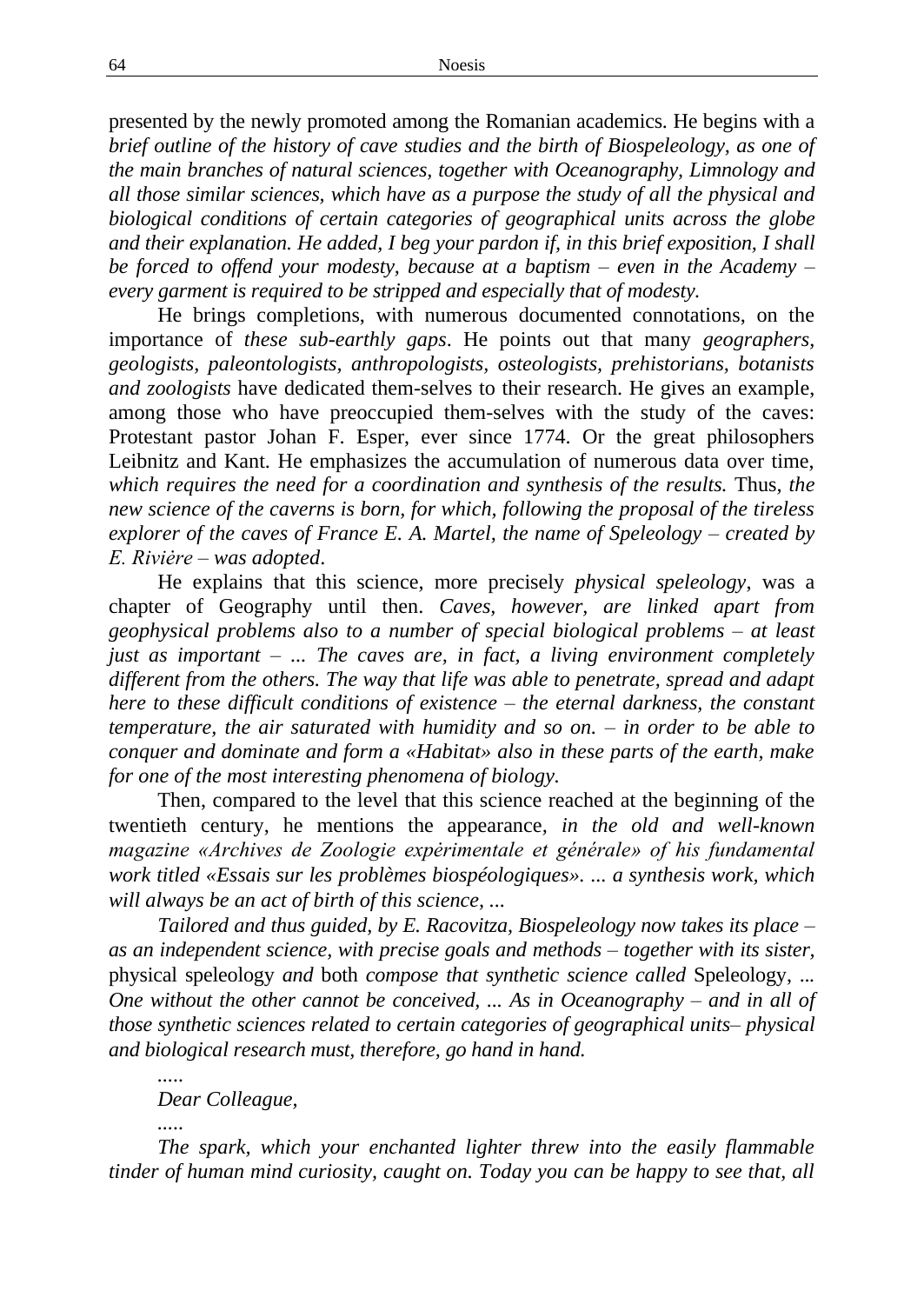*over the globe, an army of researchers, inflamed by that spark, explore the caves according to your methods and guidelines …*

By evoking the proverb "Man sanctifies the place" Antipa does not fail to praise the theoretician merits of E. Racovitza, arguing that *you are not only a man of conception but also of action and, as such, you have put yourself at the head of the entire activity and have organized the studies: ...*

He adds, admiringly and with full objectivity, some significant biographical data of the qualities and merits of the scientist, in the meantime fully accredited: *In this regard, your natural gift of being a good organizer was also of great use here; the same, for which the expedition «Belgica» chose you as the organizer and the leader of its biological research in the Antarctic polar ice sheets; the same one, for which you, a foreigner, were entrusted with the management of the French biological marine station of Banyuls, and also the same for which – after the death of the great zoologist Lacaze Duthiers – you were also entrusted with editing for the oldest and most famous zoological magazine in France.*

*... You have created, therefore, under your supervision and on your own account – first of all in Sorbona* – the center of the world biospeleological research, *which has assumed the task of implementing the entire action plan. ... at the same time, you have also organized a* speleological Museum*, ... you have set up a special magazine: «*Biospeleologica*» ... the practical organization you have given to the entire research and study activity is a* masterpiece*.*

*.....*

*But even as a Romanian, I could not allow, especially here at the Romanian Academy, these extraordinary merits of a countryman not to be mentioned with the proper expression of gratitude and admiration.*

*We are not only grateful for what you have done, but we are proud, because your masterpiece bears the stamp of the creative genius of the Romanian people's mind; it is a proof of what the intelligence of this people can generate when it is placed under favorable work and operation conditions.*

Antipa completes his passionate response *with a few features, to give to your soul portrait that true expression given by that new light in which you have been placed… A place of honor among the most important biologists of the time. ... left with a clean Romanian soul ... a professor of zoology at the new Romanian university in Cluj. ... to put yourself in the service of the cultural consolidation of the reborn homeland. ... it seems a wonder that your entire biospeleological activity has made such great progress even after your relocation in the country. ... you created that* institute of speleological research in Cluj *which today is a reason of pride for the country. ... you have relocated the Biospeleology center in the middle of and near some classic regions of caves and earth gaps. ... you have come to work with all your eagerness also to raise the general cultural level of the country. ... the first step we need to take is to improve the higher education with all of its institutes, ... how much gratitude the country owes you for the services you bring to it ... You have shown us that, ... the sciences you call «synthetics" are, on the contrary, meant "to revive old and famous antic schools, where the student*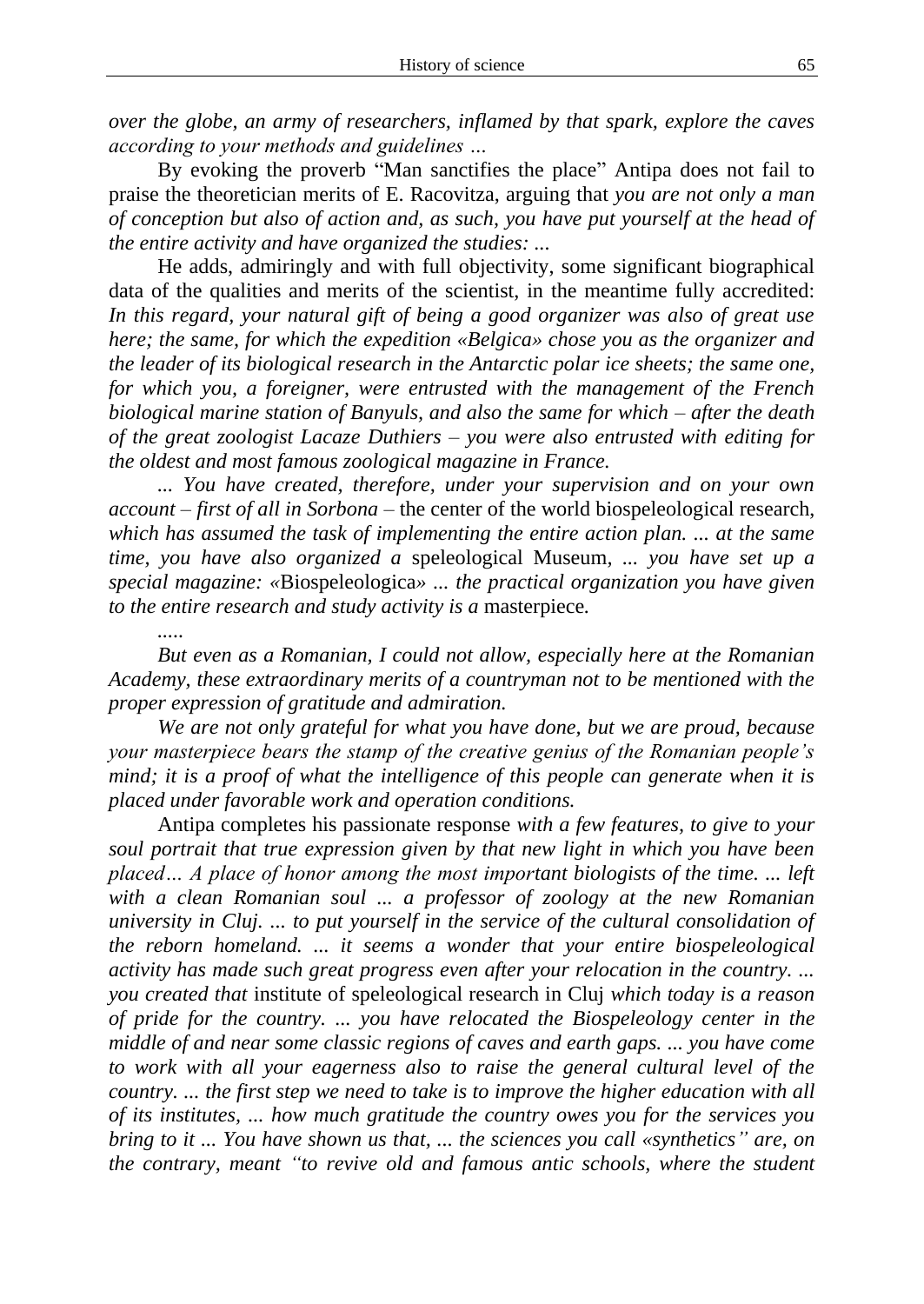*received a complete education"; ... As a person, just like you, starting from Zoology, I came, through my research on the Danube, upon a synthetic science, a sister to Speleology, I can fully confirm and realize the great importance of the issue you tackle, ...*

*..... Dear Colleague,*

*...* 

*\**

*… I have found you – with all the aversion I know you have for the so-called politics – sitting in parliament, as a representative of the University of Cluj, to watch over the cultural legislation and to oppose the anti-cultural measures; ... I find you wherever there is an issue with the participation in an international, scientific or cultural activity, where the prestige of the country is at stake and where you always have the memoir ready, showing what needs to be done ... I know the disappointments you often have, I know the struggles you put up with the little interest you often find for the important proposals you make. However, I have not seen you yet discouraged; ...*

A suggestive example regarding the interest and involvement of E. Racoviță in participating in international activities, is his invitation to set up the International Commission for the Scientific Exploration of the Mediterranean Sea (CIESM) in 1919. He declined the honor to act as Romania's first national delegate to the oldest, most prolific and long-lived European oceanographic forum until the present day (Fig. 8), as a result of its many scientific, didactic and public tasks. And, as well as – once again – of his obvious modesty, as well as the recommendation of appointing his former colleague and well-known scientist Grigore Antipa for the aforementioned dignity (Bologa 1993, 2015, 2017b; Bologa and Marinescu 2002).



Fig. 8 The premises of the International Commission for the Scientific Exploration of the Mediterranean Sea, in Monte Carlo, Monaco

With regard to the altruistic proposal of E. Racovitza, he explained from the beginning that the national delegate must not only have a "diplomatic competence" but must also be a recognized specialist in oceanography. In a second report transmitted to the Minister of Foreign Affairs I.G. Duca, he wrote: *Another essential step is to get Dr. Antipa as a collaborator. As I stated in my report dated January 9, 1924, unfortunately now in our country there are only two experts in oceanography, capable to comply with thew conditions to be met by the Romanian*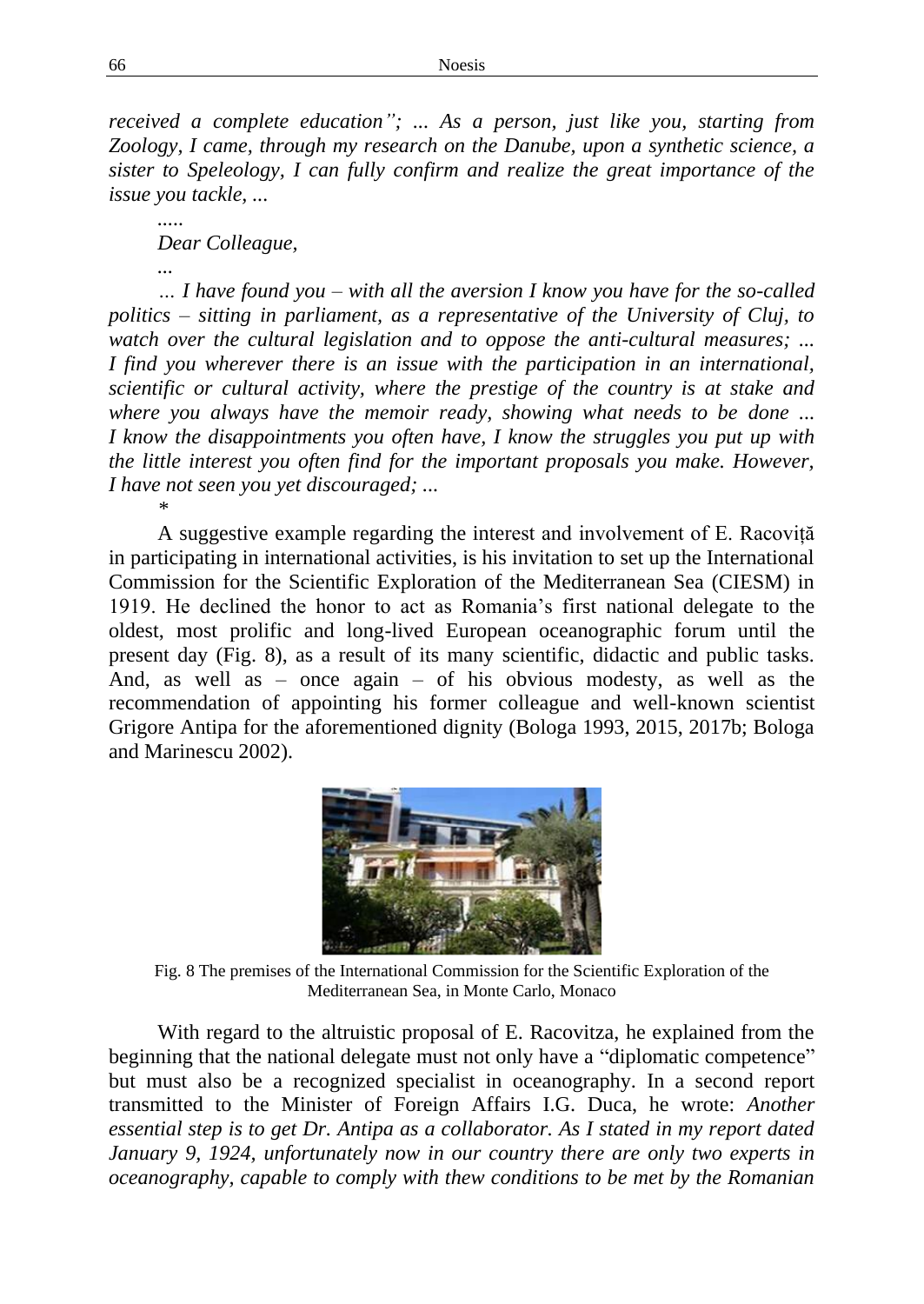*delegate at CIESM: Dr. Antipa and Racoviță. The first mentioned is the most suitable to accomplish that task in the best conditions. Indeed, Dr. Antipa has performed high administra-tive jobs and led many economic and diplomatic negotiations, thus adding the negotiation and administrative practice to his scientific competence, which can be very useful in that case. Besides, he has more available time than myself and his living in Bucharest, even in the neighbourhood of Ministry of Foreign Affairs, will be of considerable help in solving problems and department functioning: Conclusions: I have the honor to propose you: A. replacement of Racoviță as goverment delegate at CIESM by Dr. Antipa; B. Changing, Messr Antipa and Racovitza with drawing up a draft of Ministry decision for the creation of a national commission to act as a CIESM branch.*

Prior to his appointment to the CIESM, Grigore Antipa replied to his confrere who proposed him for the nomination: *I took knowledge – and I am very grateful for it – that you quoted first of all my name among the persons wich could represent Romania at that international commission, as being well known in the scientific world due to my papers. I am sure it's only your modesty that determines you to put your own name after mine, because the great expeditions you have participated in and 20 years leadership of an important marine biological station*  [Banyuls sur Mer] *entirely recommend you for such a task for the benefit and high reputation of your country. I can't promise you but to help you with all my powers*  (Arhivele Statului / State's Archives 1924).

The illustrious G. Antipa has shone bright in the new dignity assumed at international level. As a major investigator of the Black Sea ichthyofauna, confessing that his interest in biological oceanography and its issues was stimulated by Prince Albert I of Monaco, during their meeting at the Marine Zoological Station in Naples, founded by the German scientist Anton Dohrn.

Following his election as Vice President of CIESM, together with Odón de Buen y del Cos in 1928, G. Antipa informed the Commission of the creation of the Marine Zoology Station, by Professor Ioan Borcea, at Agigea in 1926 (Bologa 1993).

In 1933, G. Antipa transmitted to CIESM the significant progress made in Romania regarding the research undertaken on the maritime Danube, the Danube delta, the lakes and coastal lagoons, the Black Sea and the Eastern Mediterranean. On behalf of the Government of Romania, in the same year, he sent the official invitation for organizing the 10th Congress and General Assembly in Bucharest, October 15–20, 1935. In the absence of the CIESM President, Admiral Paolo Ravel di Taon, he presided over the scientific event, underlining the extremely important role played by the Commission in the development of the marine sciences (CIESM, Rapp. Proc.-verb. Reun., 1937). The congress, organized admirably and dedicated to the vice-president Dr. Antipa by the President, enjoyed high praise from all the participants, both Romanian and foreign. Here is the President's assessment: *In quest'atmosfera di ricordi glloriosi per la civiltà mediterranea, l'assemblea di Bucarest, capitale della Nazione che sul Mar Nero rappresenta la romanità, assumera singolarissima importanza e sono sicuro di interpretare i sentimenti di tutti i Coleghi affermando che esse rivestira anche carattere di festeggiamento in*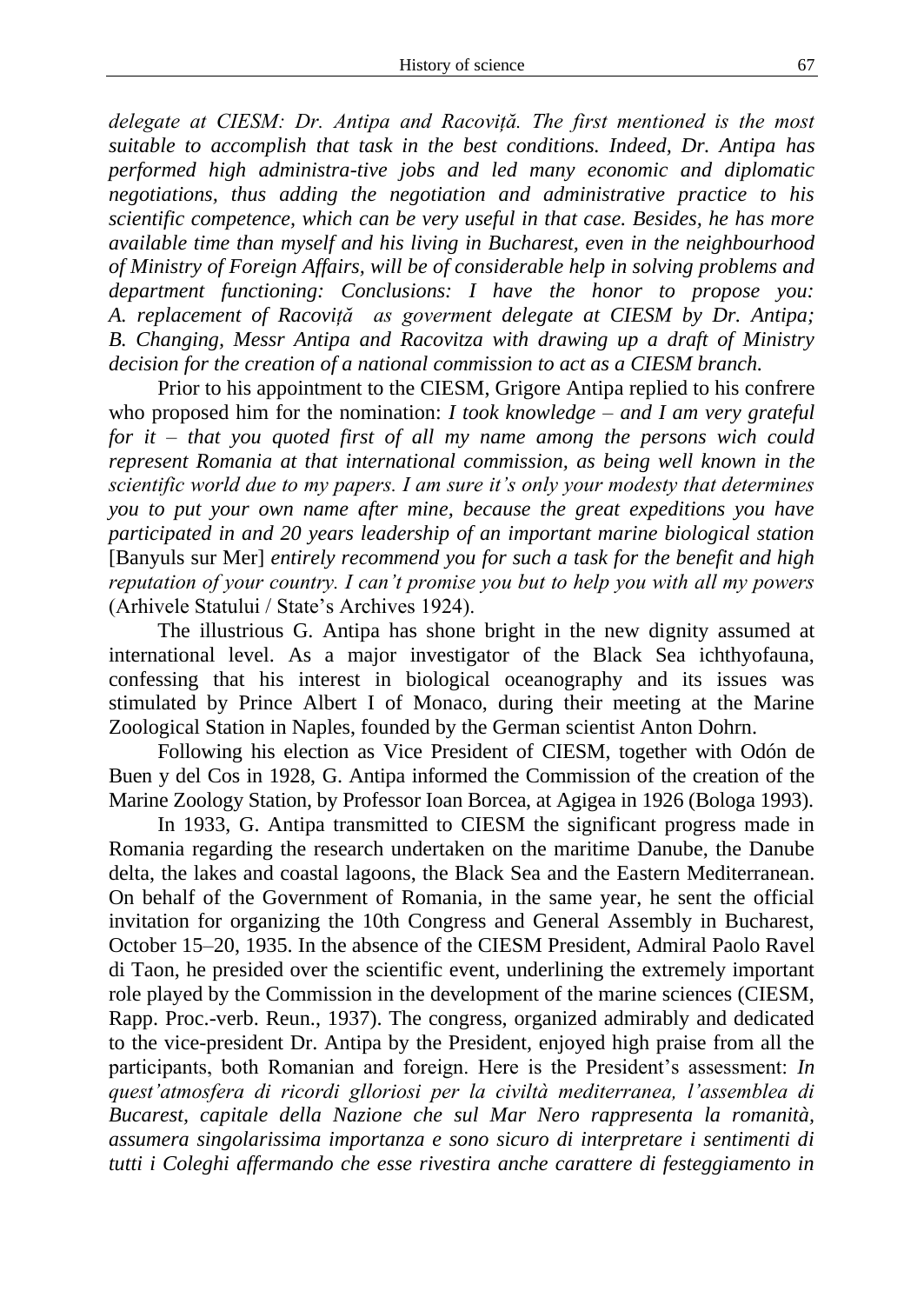*onore del Prof. Antipa ...* And the leader of the French delegation mentioned: *C'est au nom de l'unanimité des membres de la Commission que nous prions le Gouvernement Roumain de croire a notre gratitude émue pour l'accueil qui nous est fait et pour la liberale hospitalité dont nous beneficions. M. le President Antipa a dit que la Roumanie était fiere d'avoir été choisie comme siege de notre session; nous avons eu le plaisir, en nous reunissant ici, a rendre a la Roumanie un hommage pour le grand role qu'elle joue dans notre Commission.*

This remarkable international success was due to the predominant role of the scientist and man of culture, organizer and patriot G. Antipa.

\*

The scientific work of Dr. Grigore Antipa was solemnly honored in the speeches of prominent contemporary personalities, published on March 20, 1938. (xxx 1938a). These were initiated by Professor Alexandru Lapedatu – the president of the Romanian Academy. He also read the message of His Majesty King Carol II: *I join with open heart the celebration of Doctor Gr. Antipa and gladly bring with these few words my praise for a life dedicated to science and to the public good. The accomplished work on State Fisheries and especially at the Museum of Natural History will leave beautiful and lasting traces. The museum is one of the works Romania can be proud of. With all my heart, on these holidays, I thank him for his accom-plished work.* To these were added the speeches of Professor Traian Săvulescu – a member of the Romanian Academy, the president of the Romanian Science Society, professor Gheorghe Ionescu Șișești – the Minister of Agriculture, Domains and Cooperation, teacher Ștefan Șoimescu – the administrator of the Schools House and People Culture and of a student in the first year of the Faculty of Veterinary Medicine, G. Leluțiu.

Then followed the response of the feted person, addressed to his dear colleagues and friends, to the ministers and to the ladies and gentlemen in the auditorium.

The festive meeting was concluded by President Alexandru Lapedatu.

The publication is illustrated with a photograph depicting the feted person speaking at the stand, in the presidium on the right with A. Lapedatu and G. Ionescu-Șișești, and on the left T. Săvulescu, minister Nicolae Petrescu-Comnen and professor Dimitrie Gusti (Fig. 9).



Fig. 9 Dr. Grigore Antipa delivering his speech at the Romanian Academy (1938)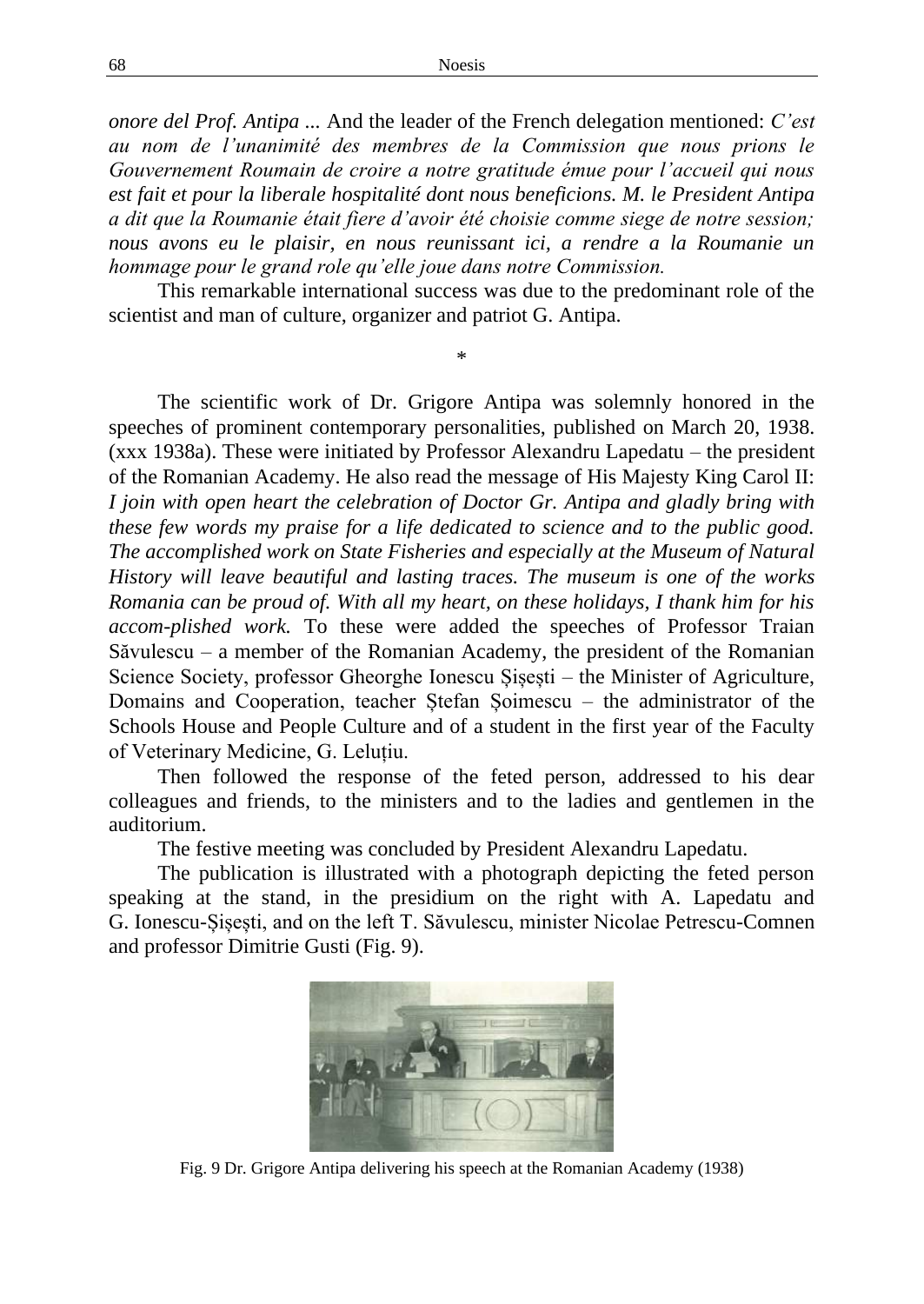Of the more than 500 letters, addresses and telegrams from many admirers and friends, who could not participate in the festivity, the ones with official character were published. They belonged to: academician Sextil Puscariu, professors Ștefan Goangă (Rector), I. Răducanu (Rector), Emil Racoviță, Ioan Grințescu, Nicolae Donici, Eugen Botezat, Ilie Bărbulescu, G. Macovei (Director), cons. eng. D. Drâmbă, eng. Stavri C. Cunescu, Metropolitan of Transylvania Nicolae, A. Dupront (French Institute of Higher Studies in Romania), B. Manzone (Institute of Italian Culture in Romania), Wilhelm V. Pochhammer (German diplomatic representation in Bucharest), Umberto d'Ancona (Padua, Italy), Brunelli (Central Hydrobiology Laboratory, Rome, Italy), D. Richard (Oceanographic Institute and Museum of Monaco), Biering (Minister of Denmark and Iceland), archbishop Raymund Netzhammer (Eschenz, Thurgau, Switzerland).

\*

The anniversary volume *Grigore Antipa Hommage à son œuvre* (Fig. 10), published in the Official Journal, the National Printing Office, in Bucharest, in 1938, totals 727 pages (xxx, 1938b). It includes 6 deferential articles, 46 original scientific contributions and 12 official addresses, letters and congratulatory telegrams (Bologa 2017a). They are the work of a number of 56 authors, including three members of the Romanian Academy, among them four prominent Romanian biologists persecuted by the authorities of the oppressive communist regime: Constantin S. Antonescu, Teodor Bușniță, Constantin Motaș, and Zaharia Popovici (Bologa 2010). The authors represent 12 Romanian academic and public institutions and 18 from abroad (Austria, France, Germany, Italy, Monaco, United Kingdom, USA).



Fig. 10 The cover of the volume *GRIGORE ANTIPA Hommage à son œuvre, 10 décembre 1867 – 10 décembre 1937,* with a dedication to Miss Maria Celan

The introductory article *Rara avis* by Professor Constantin Meissner, teacher, Romanian politician and honorary member of the Romanian Academy, abounds in laudatory references to G. Antipa, such as: *Antipa's small stature, but great through his brilliant intelligence, culture, erudition, work power, his original research and practical achievements with which he endowed his homeland, has always been increasing, during his long life, the number of his fans and admirers,*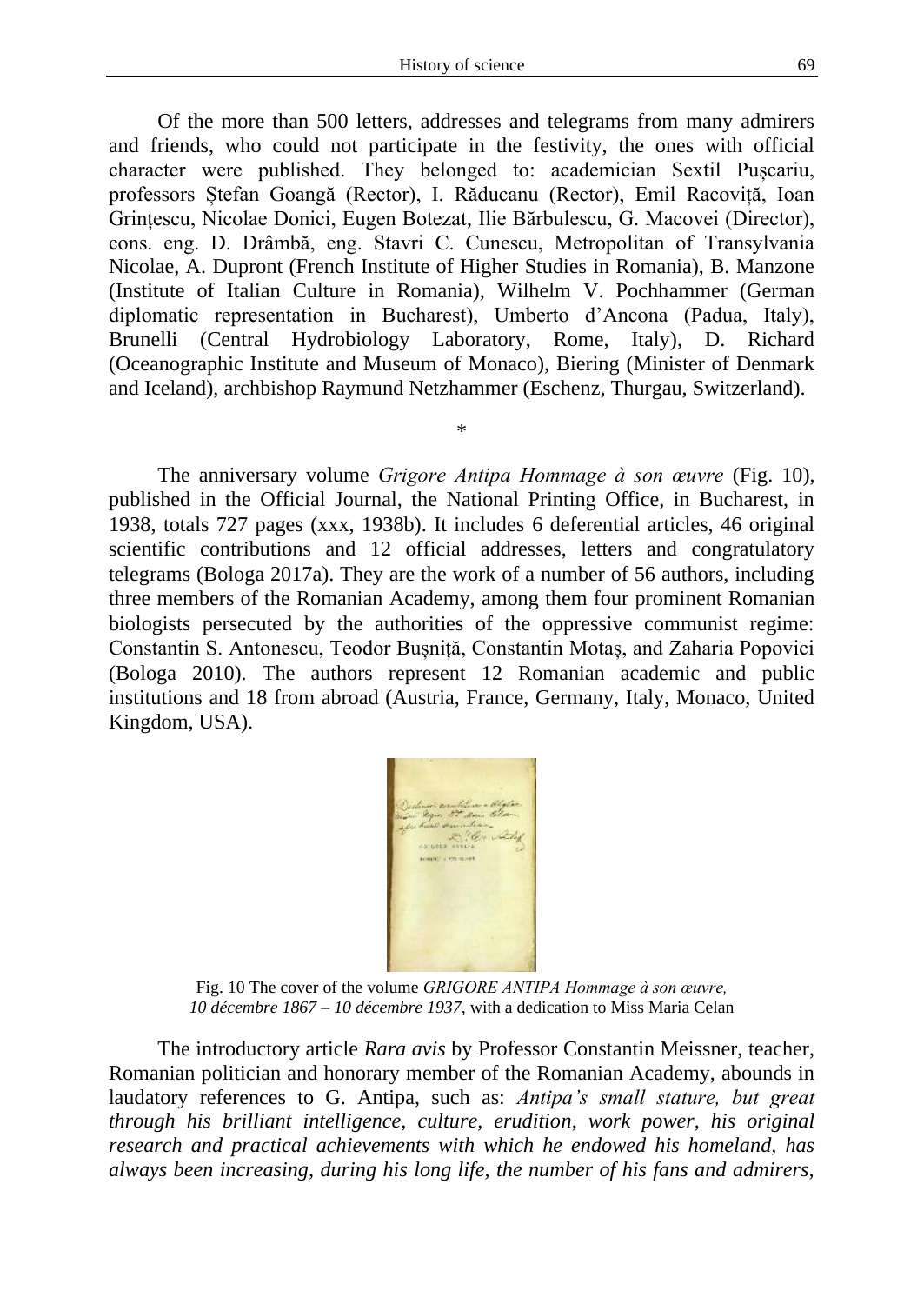*both inside and outside our borders. ... our feted person is also loved, sincerely loved. ... Der kleine dicke Antipa ist ein äußerst begabter und herziger Junge*  [Ernst Haeckel]. *... a son of the country, activating under the watchful eyes of three great Sovereigns, for a long time of almost fifty years, was uninterruptedly appreciated with the same High goodwill and solicitude by Each of them. ... And in such august manifestations, how could we not, in addition to recognizing the merits of Antipa, find a certain dose of ... sympathy for him? ... it is natural to ask the question: where does the magic originate in the case of Antipa? ... Is it motivated by his vast culture, by the quickness of his sharp mind, by what he has done and does, by the bonhomie and the joy of which he is not separated, by his distinguished kindness, by his chosen manners, by his always attractive conversation, by ... This erudite septuagenarian preoccupied with solving even the deepest problems of the nature has kept to this day ...* a child's heart. *... Antipa remains a* rara avis*.*

The content covers the following scientific fields, with which the celebrated person had professional or related interests: geology, sedimentology, oceanography, topography, chemistry, mycology, phytopathology, zoology, planktonology, ichthyo-logy, ichthyopathology, lim-nology, marine fishing, mammology, genetics, internal medicine, legal medicine, therapeutics, national economy, sociology, museology, statis-tics and Christian martyrs.

The volume also contains a number of 111 bibliographic references, books and articles, authored by Grigore Antipa.

\*

As a tribute to the illustrious master Grigore Antipa, who remarked her early and recommended her cordially to Professor Ioan Borcea, for employment, as an algologist, at the Maritime Zoological Station "King Ferdinand I" (later on, "Professor Ioan Borcea"), founded by him, in Agigea, in 1929) (Bologa *et al.* 2013), Maria Celan would dedicate to him the red algae *Gelidiella antipae* Celan, discovered as a new species in the Black Sea (Celan 1938).

The National Museum of Natural History in Bucharest, as well as the National Institute for Marine Research and Development "Grigore Antipa" in Constanța bear the name of the scientist, starting from 1933 and 1990, respectively.

Intermediate education institutions bearing Grigore Antipa's name are Gymna-sium School No. 6 in the hometown and Botoșani county residence, General School no. 15 in Constanța and I–VII Gymnasium School in Tulcea, the College of Sciences in Brașov county residence, and streets named in his honor and memory are found at least in the localities of Agigea and Eforie Nord (Constanța county) and in Botoșani, Cluj-Napoca, Suceava and Tulcea municipalities, was named after him.

Moreover, the "Grigore Antipa" marine research vessel, which belongs to the Diving Center in Constanța, bears his name.

One of the annual prizes awarded by the Romanian Academy is named after Grigore Antipa.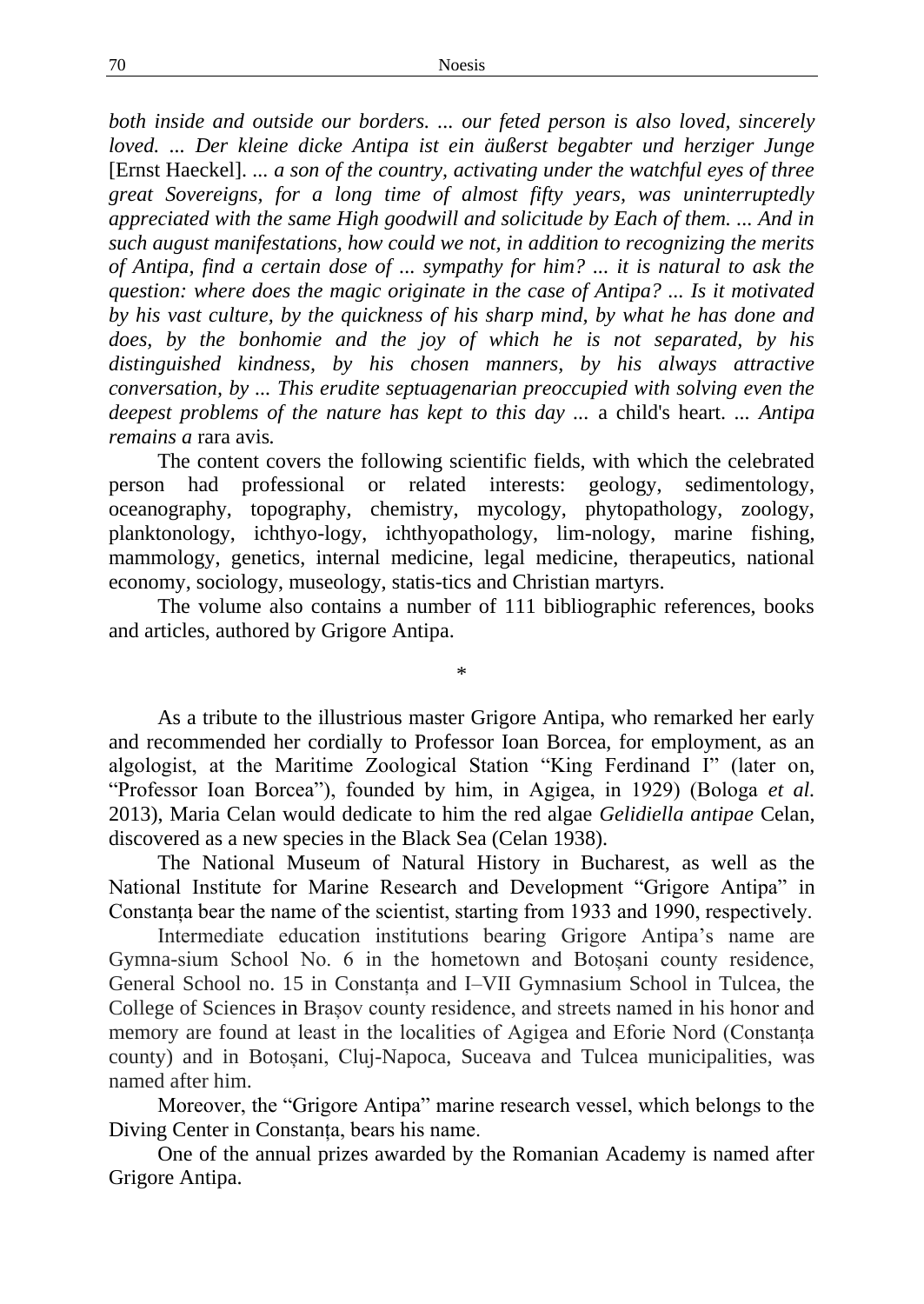In 1992, the National Bank of Romania issued a banknote for circulation, with the nominal value of 200 lei, which has on the front the portrait of Grigore Antipa (Fig. 11).



Fig. 11 A banknote from 1992 showing Grigore Antipa 1867–1944

Also, on December 4, 2017, the National Bank of Romania issued a commemorative gold coin, with a nominal value of 100 lei, on the occasion of the 150th anniversary of the birth of scientist Grigore Antipa. The coin has the title of 900 ‰, the weight is 6.452 grams, the diameter of 21 mm, has a minted edge and was issued in 250 copies, all of high quality (the National Bank of Romania, *150 years since the birth of Grigore Antipa*).

\*

Following a solid professional training, thanks to his native skills highlighted early on and to some elite professors from Romania and Germany, Grigore Antipa manifested notably in the scientific and public life. His many qualities and original results, diversified and multilateral, obtained throughout a brilliant career, have been appreciated both at home and abroad. His successes continue to this day, although not all his knowledge and recommendations, of practical nature, have been taken into account and applied precisely. Thus, the scientific, organizational and cultural work of Romanian scientist Grigore Antipa remains unchallenged. In addition to its intrinsic value, it continues to be, several decades after its elaboration and confirmation, an important source of documentation, especially on some aspects of zoology, ichthyology, Danube and Black Sea fishing, museology, international cooperation, as well as inspiration sources for new research in these fields which are important to science and the national economy.

## REFERENCES:

- Arhivele Statului, 1924, *Scrisoarea lui Grigore Antipa către Emil Racoviță*, București, 12 iunie.
- Antipa A., 1909, *Fauna ihtiologică a României*, cu 31 tabele în fototipie, Academia Română.
- Antipa A., 1926, *Speologia Răspunsul d-lui dr. Gr. Antipa* la Discursul rostit la 13iunie 1926 în ședința solemnă sub președinția de onoare a M. S. Regelui, de Emil Racoviță, Academia Română, *Discursuri de recepțiune LXI*, Cultura Națională, București, 64 pp.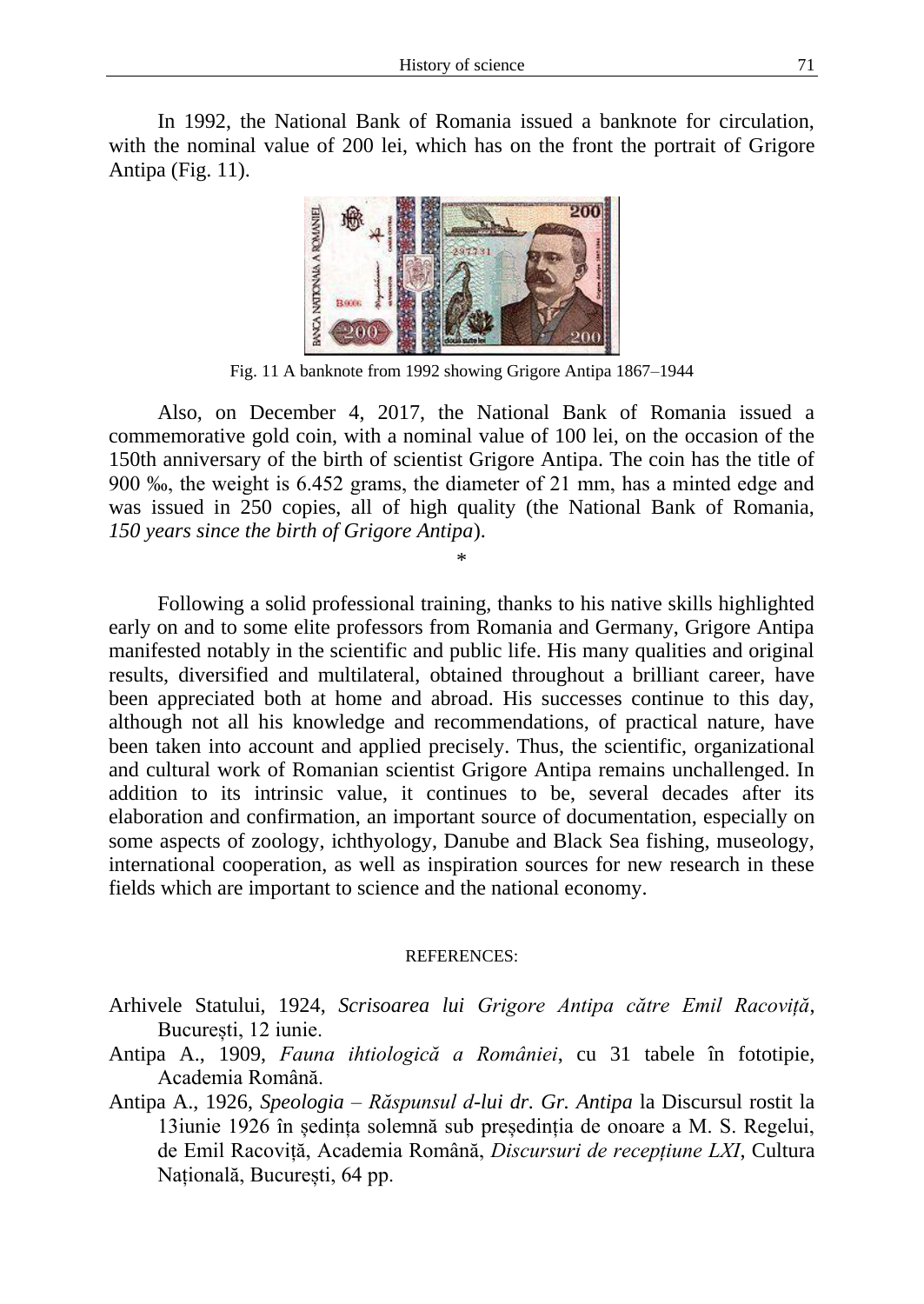- Antipa G., 1928, Die biologischen Grundlagen und der Mechanismus der Fischproduktion in den Gewässern der unteren Donau, Acad. Roum., *Bull. Sect. Sci*., XI, 2–3, Cultura Națională, Bucarest, 20 pp.
- Antipa G., 1931, Les bases biologiques de la production des pêcheries dans la région nord-ouest de la mer Noire, Acad. Roum., *Bull. Sect. Sci.*, XIV, 6–8, M.O. și Imprim. Stat., Imprim. Naț., Bucarest, 20 pp., cu II planșe.
- Antipa G., 1932, Les principes de l'amélioration de la productivité du bas Danube, Acad. Roum., *Bull. Sect. Sci*., XV, 3–4, M.O. și Imprim. Stat., Imprim. Naț., Bucarest, 19 pp.
- Antipa G., 1933a, La biosociologie et la bioéconomie de la mer Noire, Acad. Roum., *Bull. Sect. Sci*., XV, 9–10, M.O. și Imprim. Stat., Imprim. Naț., Bucarest, 13 pp.
- Antipa G., 1933b, Les sturions de la mer Noire leur biologie et les mesures nécéssaires pour leur protection, Acad. Roum., *Bull. Sect. Sci*., XV, 9–10, M.O. și Imprim. Stat., Imprim. Naț., Bucarest, 17 pp.
- Antipa G., 1934, Principes et moyens pour la reorganization des musées d'histoirenaturelle, Acad. Rom., *Mem. Secț. șt*., Seria III, Mem. 12, M.O. și Imprim. Stat., Imprim. Naț., București, 58 pp., cu XII planșe, 22 fig.
- Antipa G., 1935, L'organisation générale de la vie collective des organisms et du mécanisme de la production dans la biosphere, Acad. Roum., *Ét. et Rech*., VI, M.O. și Imprim. Stat., Imprim. Naț., Bucarest, 84 pp.
- Antipa G., 1936, Ziele und Wege ichthyologischer Forschungen im Schwarzen Meer, Acad. Roum., *Bull. Sect. Sci*., XIV, 6–8, M.O. și Imprim. Stat., Imprim. Naț., București, 9 pp.
- Antipa G., 1937a, Memoriu privitor la aplicarea unui plan cincinal pentru desvoltarea Pescăriilor Statului, *Bul. Admin. P.A.R.I.D*., București, 1 aprilie, 31 pp.
- Antipa G., 1937b, Les bonifications hydrologiques des deltas, *Rapp. Proc. Verb. Comm. Int. Méd.*, X, 22 pp.
- Antipa G., 1937c*, Les recherches hydrobiolgiques et leurs applications pratiques en Roumanie*, M.O. și Imprim. Stat., Imprim.Naț., Bucarest, 48 pp, 1 hartă, 15 fig.
- Antipa G., 1937d, Participation de la Roumanie aux fêtes du tricentennaire du Muséum National d'Histoire Naturelle de Paris, Deux discours prononcés par Gr. Antipa, délégué de l'Académie Roumaine et du Musée National d'Histoire Naturelle «Grigore Antipa» de Bucarest, M.O. și Imprim. Stat., Imprim. Naț., București, 5 pp.
- Antipa G., 2010a, *Marea Neagră, vol. I Oceanografia, bionomia și biologia generală a Mării Negre* (cu 6 hărți din care 4 colorate și 62 figuri în text, M.O., și Imprim. Stat., Imprimeria Națională, 1941, ediție nouă anastatică, B. Ștefanachi, Tipo Moldova, Iași, Cuvânt înainte de dr. Alexandru Ș. Bologa, 313 pp.

Antipa G., 2010b, *Marea Neagră, vol. I Anexă Hărți, ediție nouă anastatică, B. Ștefanachi,* Tipo Moldova, Iași, 5 hărți.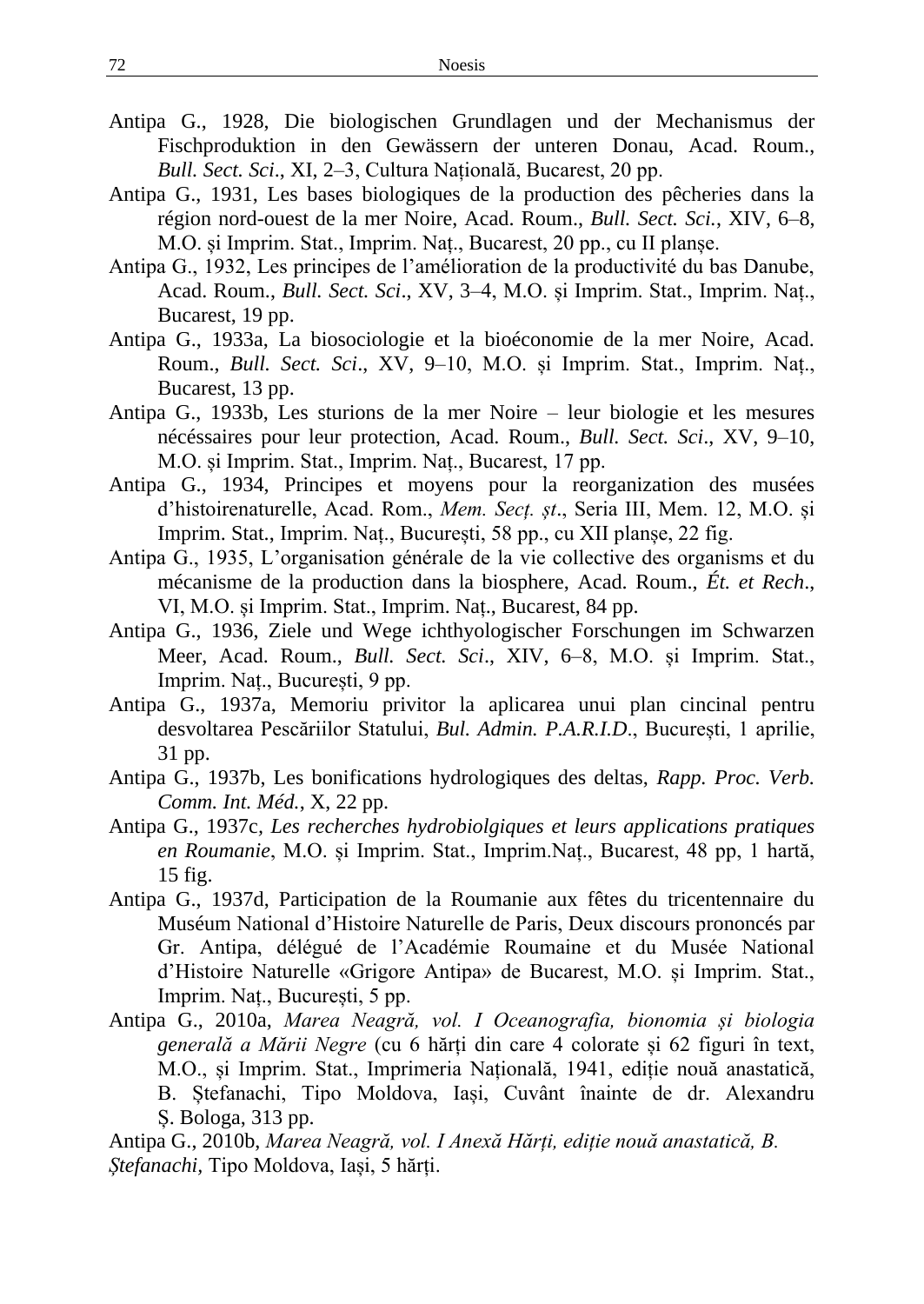- Antipa G., 2011a, *Dunărea și problemele ei științifice, economice și politice*, Libr. «Cartea Românească» și Pavel Suru, 1921, ediție nouă anastatică, B. Stefanachi, Tipo Moldova, Iași, 191 pp.
- Antipa G., 2011b, *Problemele evoluției poporului român*, «Cartea Românească» Inst. Arte Graf. Carol Göbl <sup>D-tor</sup> I. St. Rasidescu,, 1919, ediție anastatică, B. Ștefanachi, Tipo Moldova, Iași, 407 pp.
- Bologa A.Ș., 1989, Hommage au Dr. Maria S. Celan, *Cryptogamie, Algol*., 10, 1, 1–6.
- Bologa A.S., 1991, Maria S. Celan a remarkable pioneer of the Romanian marine benthic algology, *Noesis*, 17, 131–136.
- Bologa A.Ș., 1993, Romania and the International Commission for the Scientific Exploration of the Mediterranean Sea, *Noesis*, 19, 129–138.
- Bologa A.Ș., 2010, Fișe biografice ale unor biologi români persecutați pentru convingeri anticomuniste, *Caietele CNSAS*, III, 2 (6),175–197.
- Bologa A.Ș., Bologa A.F., Charlier R.H., 2013, Ioan Borcea and the First Romanian Marine Zoological Station at Agigea (1926), în *Places, People, Tools – Oceanography in the Mediterranean and Beyond*, Proc. Eights Int. Congr. Hist. Oceanogr., C. Groeben (Ed.), Giannini Ed., Napoli, 173–184.
- Bologa A.Ș., 2015, Cercetarea marină românească și cooperarea cu Comisia Internațională pentru Explorarea Științifică a Mării Mediterane (C.I.E.S.M.), *Rev. Pol. Șt. Scient*., 4, 4, 325–328.
- Bologa A.Ș., 2017a, Volumul omagial GRIGORE ANTIPA, Hommage à son œuvre, 10 décembre 1867 – 10 décembre 1937, *Simpozion Jubiliar 150 de ani de la nașterea lui Grigore Antipa*, MNINGA, București, com. orală (PPS).
- Bologa A.Ș., 2017b, Grigore Antipa și Comisia Internațională pentru Explorarea științifică a Mării Mediterane*, Simpozion Jubiliar 150 de ani de la nașterea lui Grigore Antipa*, MNINGA, București, com. orală (PPS).
- Bologa A.Ș., 2017c, 120 de ani de la nașterea conf. dr. biolog Maria Celan I. Personalia, C.R.I.F.S.T., *St. comun. / DIS*, X, 161–238.
- Bologa A.Ș., 2018, 120 de ani de la nașterea conf. dr. biolog Maria Celan II. Corespondența științifică, C.R.I.F.S.T., *St. comun. / DIS*, XI, *DIS*, 95–151.
- Bologa A.Ș. 2019, 120 de ani de la nașterea conf. dr. biolog Maria Celan III, Completări documentare de la dr. ing. Cristian D. Stoiculescu, C.R.I.F.S.T., *St. comun. / DIS*, XII, 86–106 pp.
- Bologa A.Ș., 2020, *Maria S. Celan – conferențiar doctor biolog – o viață de sacrificiu dedicată științei românești și universale*, Ed. Ex Ponto, Constanța, 102 pp.
- Bologa A.Ș., Marinescu A., 2002, Romanian developmental contributions of E. Racovitza and G. Antipa to scientific exploration of the Mediterranean Sea, in *Oceanographic History. The Pacific and Beyond*, K.R. Benson & P.F. Rehbbock (Eds.), Univ. Washington Press, USA, 275–279.
- Bologa A.Ș., Bologa A.F., Charlier R.H., 2013, Ioan Borcea and the first Romanian Marine Zoological Station at Agigea (1926), in Places, People, Tools – Oceanography in the Mediteranean and Beyond, Proceed. Eights Int. Congr. Hist. Oceanogr, C. Groeben (Ed.), Pubbl. Staz. Zool. Anton Dorn, Giannini